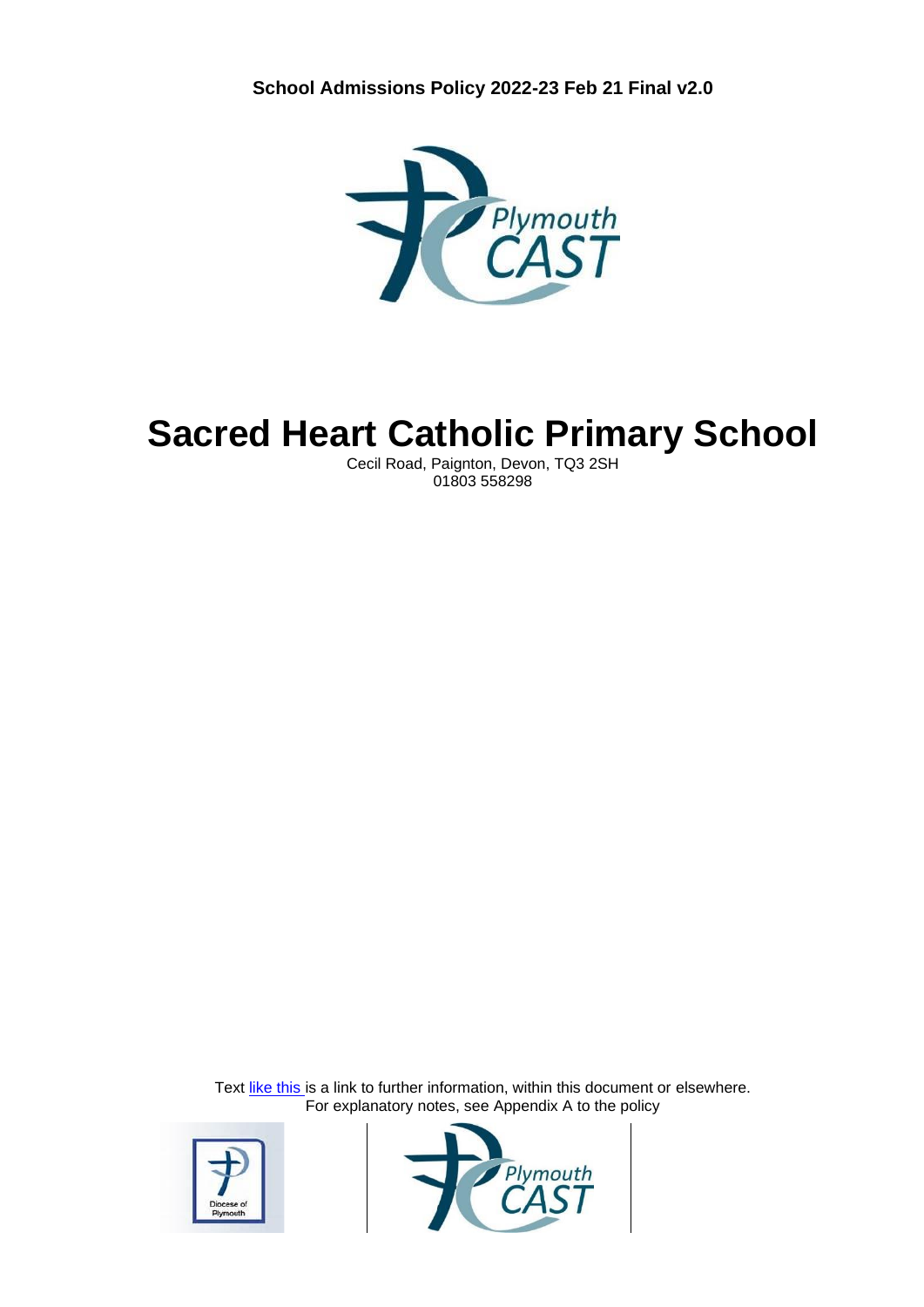#### **Key Information**

| Policy consultation period                 | $30th$ Nov 20 – 22 <sup>nd</sup> Jan 21                                     |
|--------------------------------------------|-----------------------------------------------------------------------------|
| Policy determined on                       | 26th February 2021                                                          |
| Policy contact name and position           | Kevin Butlin - Director of Education                                        |
| Amendments after determination             |                                                                             |
|                                            |                                                                             |
| Department for Education school number     | 880/3617                                                                    |
| Age range                                  | 4 to 11                                                                     |
| Type of school                             | Academy, primary school                                                     |
| Admissions authority                       | Plymouth CAST                                                               |
| Normal round intake                        | Reception                                                                   |
| Published Admission Number 2022-23         | 30                                                                          |
| Priority for children from another setting | <b>No</b>                                                                   |
| Designated religious character             | Yes - Catholic Diocese of Plymouth                                          |
| Admissions catchment area                  | No                                                                          |
| School uniform                             | Yes                                                                         |
| <b>Application Form</b>                    | Torbay School Admissions 01803 208908                                       |
|                                            | pupil.services@torbay.gov.uk.or from the school office                      |
| Supplementary Information Form             | Yes                                                                         |
|                                            | To be used if seeking priority for an exceptional need to attend this<br>a) |
|                                            | school. Included below at Page 6                                            |
|                                            | To be used if seeking priority on the grounds of faith. Included<br>b)      |
|                                            | below at Page 9                                                             |
| <b>Key Dates Normal round</b>              |                                                                             |

| 1107 Dalos Norman I bana                                                          |                                                                                     |  |
|-----------------------------------------------------------------------------------|-------------------------------------------------------------------------------------|--|
| 1 Nov 2021 to the National Closing Date which is 15 January 2022<br>When to apply |                                                                                     |  |
| Decision                                                                          | 19 April 2022                                                                       |  |
| When to appeal                                                                    | From 24 May 2022 or from 20 days after the refusal, whichever is later <sup>1</sup> |  |
| Key Dates In-Year admission                                                       |                                                                                     |  |
| When to apply                                                                     | Max half term before place required                                                 |  |
| Decision                                                                          | Within 4 weeks of application                                                       |  |
| When to appeal                                                                    | Within 5 school weeks                                                               |  |
|                                                                                   |                                                                                     |  |

#### **Contacts for further information**

Plymouth CAST Multi-Academy Trust 01752 686710 [admin@plymouthcast.org.uk](mailto:admin@plymouthcast.org.uk)

#### **Torbay Council Contacts**

[Torbay School Admissions](https://www.torbay.gov.uk/schools-and-learning/admissions/) [01803 208908](tel:01803208908) [pupil.services@torbay.gov.uk](mailto:pupil.services@torbay.gov.uk)

**LA Transport Team** [Torbay Home to School Transport](https://www.torbay.gov.uk/schools-and-learning/school-transport/)

**Children's Education Advisory Service** – advice for service families 01980 618244 [DCYP-CEAS-Enquiries@mod.gov.uk](mailto:DCYP-CEAS-Enquiries@mod.gov.uk)

**Children's Education Advisory Service** – advice for service families 01980 618244 DCYP-CEAS-Enquiries@mod.gov.uk

**The Department for Education** (DfE) 0870 000 2288 [www.education.gov.uk](http://www.education.gov.uk/)

**Office of the Schools Adjudicator**  01325 735303 [www.education.gov.uk/schoolsadjudicator](http://www.education.gov.uk/schoolsadjudicator)

#### **The Education & Skills Funding Agency** (ESFA)

0370 000 2288 [www.gov.uk/government/organisations/education-and-skills-funding-agency](http://www.gov.uk/government/organisations/education-and-skills-funding-agency)

<sup>1</sup> Appeals can be submitted sooner than this, but appellants must be allowed 20 school days to prepare a written case if they wish.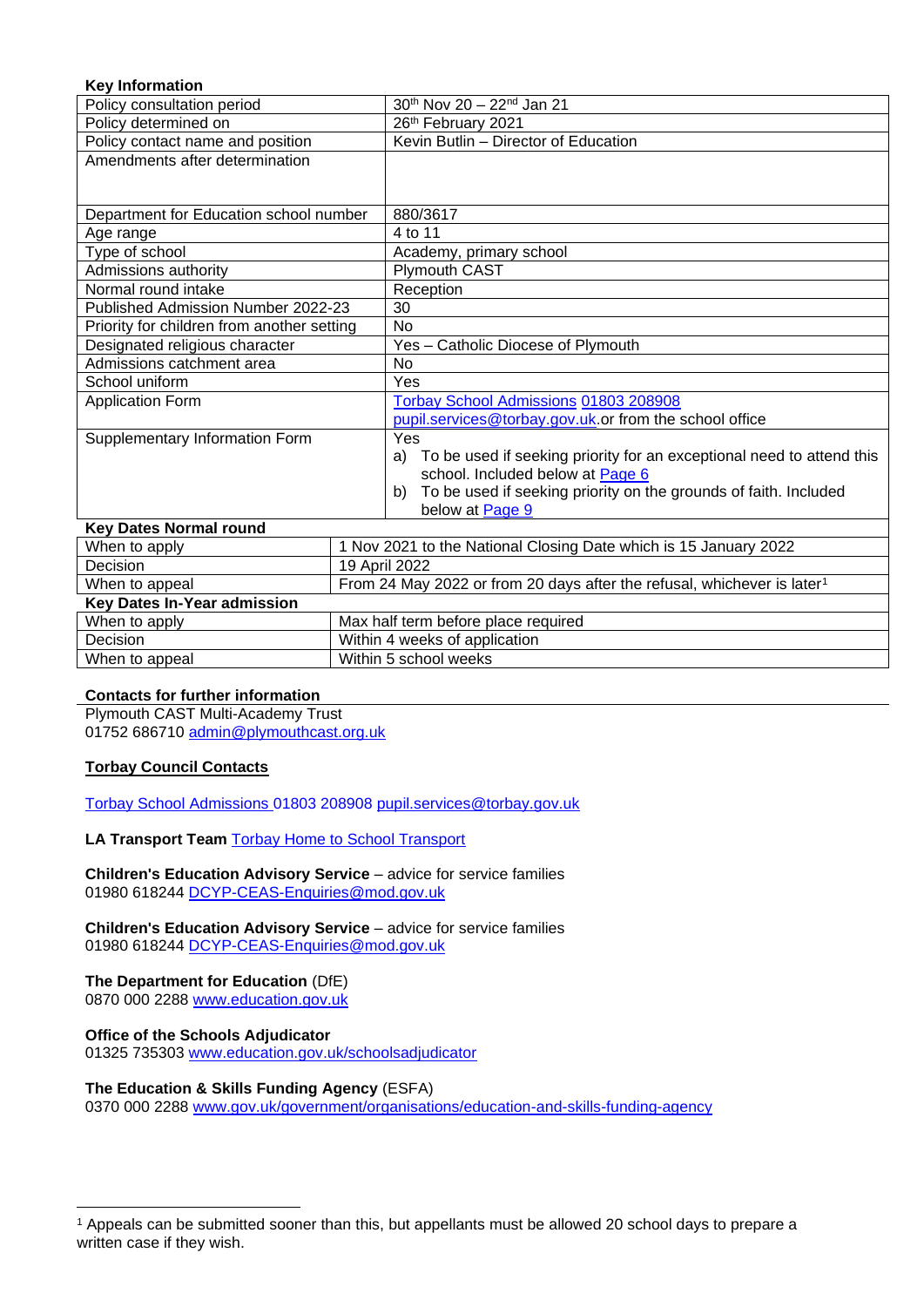#### **Vision and values:**

This policy supports the vision and values of Plymouth CAST. (To be added to upon completion of vision and values consultation.)

#### **Policy Principles:**

This policy:

- ➢ Ensures Plymouth CAST schools comply with the requirements of the School Admissions Code
- ➢ Provides a CAST-wide approach to admissions
- $\triangleright$  Ensure all schools apply the same over-subscription criteria across the trust
- $\triangleright$  Provide a central point for consultation with local authorities
- $\triangleright$  Be reviewed each year by the trust leadership team and directors

#### **Policy Aims:**

- $\triangleright$  To enable parents to know when and how to apply for places at CAST schools
- ➢ To assist school leaders in meeting statutory requirements
- ➢ To identify a best practice approach to waiting lists
- $\triangleright$  To explain what supplementary documentation is required, when and to who
- ➢ To provide a transparent approach to allocation of places at CAST schools

#### **Relevant legislation and linked policies**

- **School Admissions Code 2014: DfE**
- Fair Access Protocols: DfE
- **School Admissions Appeal Code: DfE**
- Local authority admission arrangements

#### **Roles and Responsibilities:**

Headteachers are responsible for:

- $\triangleright$  Providing advice and guidance to the LGB and the directors as to requirements under the School Admissions and Appeals Codes
- $\triangleright$  Making arrangements for determining admissions and hearing admissions appeals
- $\triangleright$  Ensuring local authority deadlines are met

Local Governing Boards are responsible for:

- ➢ Supporting the Headteacher to determine arrangements
- ➢ Ensuring effective arrangements are in place for pupil recruitment

The trust senior executive leadership team are responsible for:

- ➢ Preparing a CAST wide admissions policy, which takes account of Diocesan guidance and the School Admissions and Appeals Code
- $\triangleright$  Providing oversight, and support, of the implementation of admissions arrangements across the company
- $\triangleright$  Ensuring that the impact of any proposed changes to an academy's admission arrangements are considered in light of the other academies in the company and other catholic schools generally in the diocese
- $\triangleright$  Report to the directors regarding admissions arrangements across the academies in the company
- ➢ Ensuring effective arrangements are in place for pupil recruitment to the academies in the company
- ➢ Providing advice and guidance to directors regarding the requirements of the Schools Admissions and Appeals Codes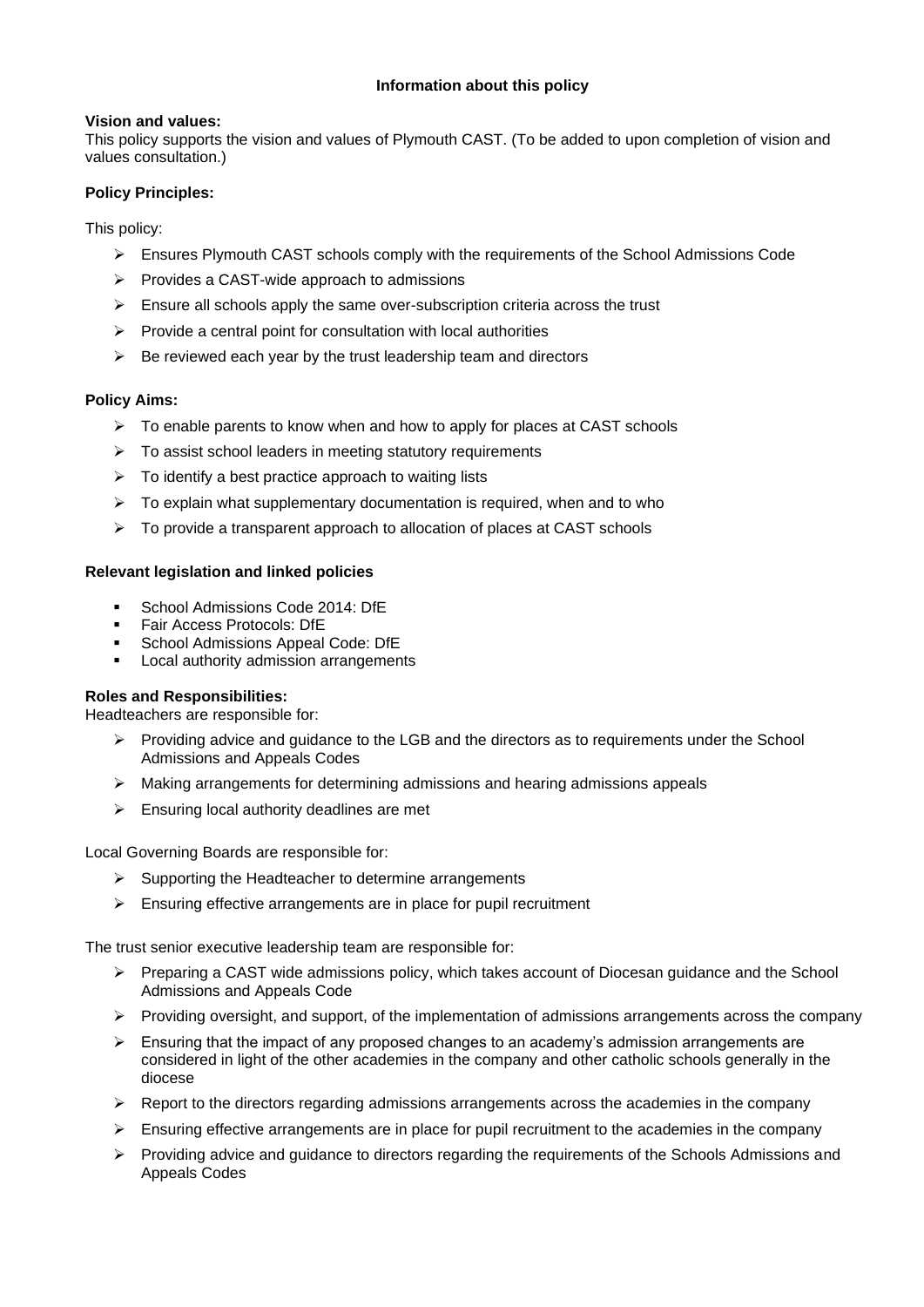Directors are responsible for:

- ➢ Approving a CAST wide admissions policy, which takes account of Diocesan guidance and the School Admissions and Appeals Code
- $\triangleright$  Adopting the CAST-wide admissions policy prepared by the senior executive leadership and ensure that it complies with all diocesan requirements

Local authorities are responsible for:

- $\triangleright$  Providing information to parents about the school
- ➢ Providing applications and other available documentation to the school to be able to place in order parents who have applied for a place at the school.
- ➢ Managing in-year admissions

This policy applies to all admissions for the school year 2022-23.

Religious education and worship are in accordance with the teachings and doctrines of the Catholic Church. **This does not affect the right of parents or carers who are not of the faith of these schools to apply for and to be considered for places**. We ask all parents or carers applying for a place to respect this ethos and its importance to the school community.

Our school serves the Catholic communities of Torbay. **We also welcome applications from all parents and carers, regardless of faith or background, who would like their children to be educated in a Christian environment.** 

Plymouth CAST is the admission authority for the School and is responsible for determining the admissions policies. On behalf of the Trust, the admissions process for our schools is coordinated by the local authority.

The directors of the academy trust are responsible for the admissions policy and for ensuring the policy is implemented in CAST schools. School leaders (supported by the Local Governing Board) are responsible for following the admissions policy and providing information to directors to enable them to fulfil their responsibilities.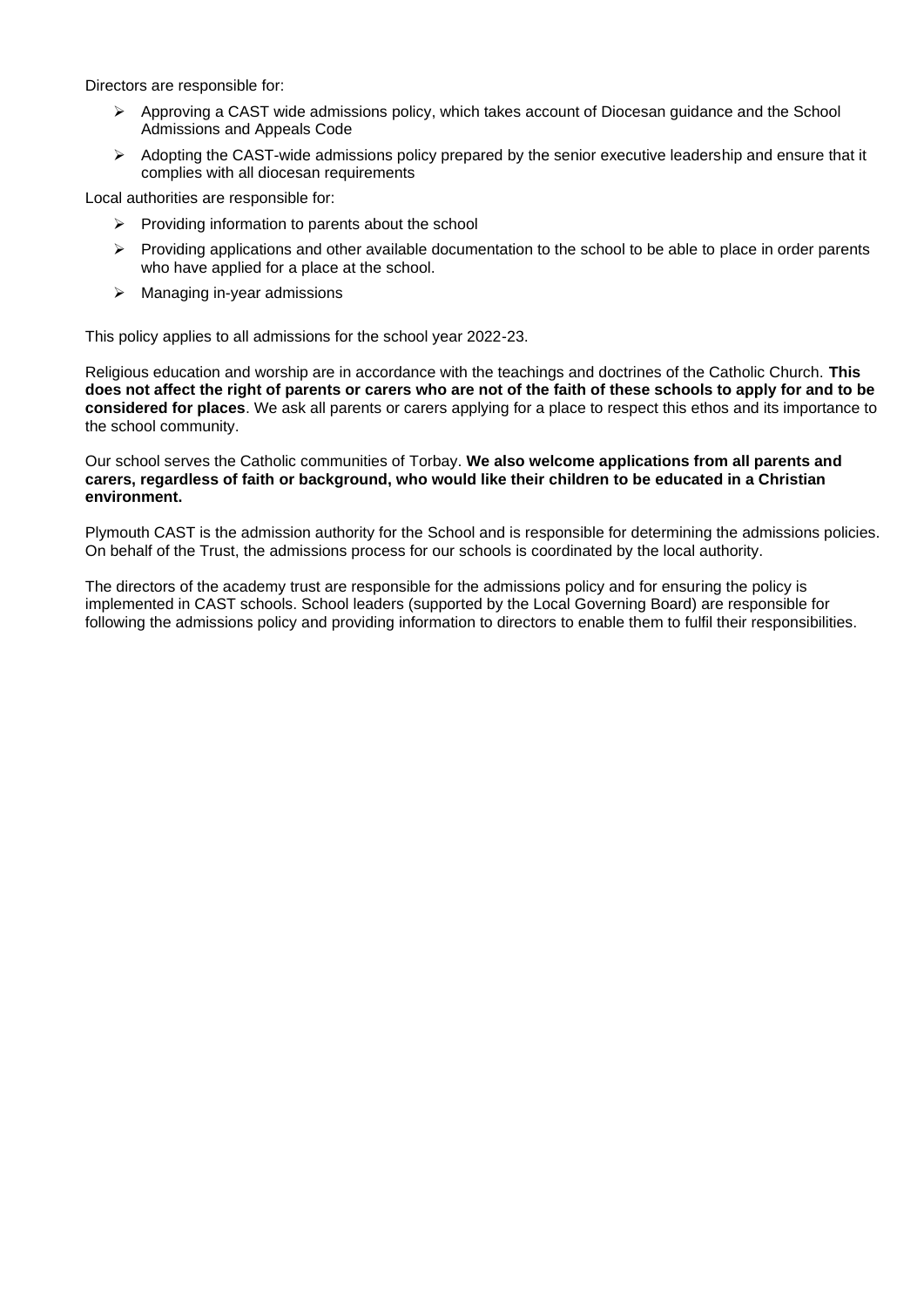#### **Oversubscription Criteria**

To be used only when there are more applications for places than there are places available.

A child whose Education, Health and Care Plan names the school will be admitted without regard for these criteria.

- **1. Looked after children<sup>2</sup> and children who were previously looked after<sup>3</sup> but immediately after being looked after became subject to adoption, a child arrangements order, or special guardianship order.**
- **2. Priority will next be given to children based on their exceptional medical or social needs<sup>4</sup> or those of their parents.<sup>5</sup>**
- **3. Priority will next be given to children who are Baptised Catholic.** 7
- **4. Priority will next be given to children who are siblings<sup>8</sup> of pupils on roll at this school.**
- **5. Priority will next be given to children of other Christian denominations<sup>9</sup> whose membership is evidenced by a minister of religion.**
- **6. Priority will next be given to children of other faiths<sup>10</sup> whose membership is evidenced by a religious leader.**
- 7. **Priority will next be given to children of members of staff<sup>11</sup> who have been employed at this school for more than two years or recruited within the past two years to fill a vacancy for which there was a skills shortage.**
- 8. **Priority will next be given to other children.**

[Tiebreaker](file://///Ds.devon.gov.uk/docs/Exeter,%20County%20Hall/EALData/Shared/Admissions%20files%20for%20website/2021%20files/2021%20Oreston%20admissions%20policy.docx%23tiebreaker) – to prioritise applications in the same oversubscription criterion:

- a) straight-line distance from home to school and then,
- b) where distances are equal (within a metre) an electronic list randomiser will be used.

 $6$  A parent is any person who has parental responsibility or care of the child. When we say parent, we also mean carer or guardian. Applications do not require both parents to agree on the preference for school.

<sup>7</sup>A child baptised in the Catholic Church, evidenced by a completed [Faith Supplementary information Form.](#page-8-0)

<sup>&</sup>lt;sup>2</sup> These children are Looked After by or provided with accommodation in the exercise of its functions (see the Children Act 1989 section 22(1)) by a local authority.

<sup>&</sup>lt;sup>3</sup> These children were Looked After until they were adopted (see the Adoption and Children Act 2002 section 46) or made the subject of a child arrangements order or a special guardianship order (Children Act section 14A). Child arrangements orders are defined in s.8 of the Children Act 1989, as amended by s.12 of the Children and Families Act 2014.

<sup>5</sup>To request this priority, the application must be accompanied by a completed [Supplementary Information Form](#page-5-0)  [for Exceptional Need](#page-5-0) which will include evidence, from a medical specialist or social worker of the need and why the child must attend this school rather than any other, based on the needs or either the child or parent or of both. If evidence is not submitted with the application, exceptional need will not be considered.

<sup>88</sup> By sibling we mean a natural brother or sister, a half-brother or sister, a legally adopted brother or sister or half-brother or sister, a stepbrother or sister or other child living in the same household as part of a single-family unit.

<sup>9</sup> 'Children of other Christian denominations' means children who belong to other churches and ecclesial communities which acknowledge God's revelation in Christ, confess the Lord Jesus Christ as God and Saviour according to the Scriptures and, in obedience to God's will and in the power of the Holy Spirit commit themselves: to seek a deepening of their communion with Christ and with one another in the Church, which is his body; and to fulfil their mission to proclaim the Gospel by common witness and service to the world to the glory of the one God, Father, Son and Holy Spirit. An ecclesial community which, on principle, has no credal statements in its tradition is included if it manifests faith in Christ as witnessed to in the Scriptures and is committed to working in the spirit of the above. All members of Churches Together in England (CTE) and Churches Together in Wales (CYTUN) are deemed to be included in the above definition, as are all other churches and ecclesial communities that are in membership of any local Churches Together Group (by whatever title) on the above basis. Evidence will be by a completed [Faith Supplementary information Form.](#page-8-0) <sup>10</sup>Evidence will be by a completed [Faith Supplementary information Form,](#page-8-0) together with a Baptism Certificate, a Certificate of Dedication or verification by a minister of religion for that faith.

<sup>&</sup>lt;sup>11</sup> This will be any salaried person employed at this school. Where the duties of a member of staff are undertaken at different schools, there will be admissions priority only at one school. This will be at the member of staff's base school, where he or she undertakes duties for the majority of the time. Where that cannot be identified, priority will be at the school where he or she expects to work for most of the time in the current academic year. All members of staff are an important part of the school community. This includes members of staff employed by a third party, whose duties are solely at the school.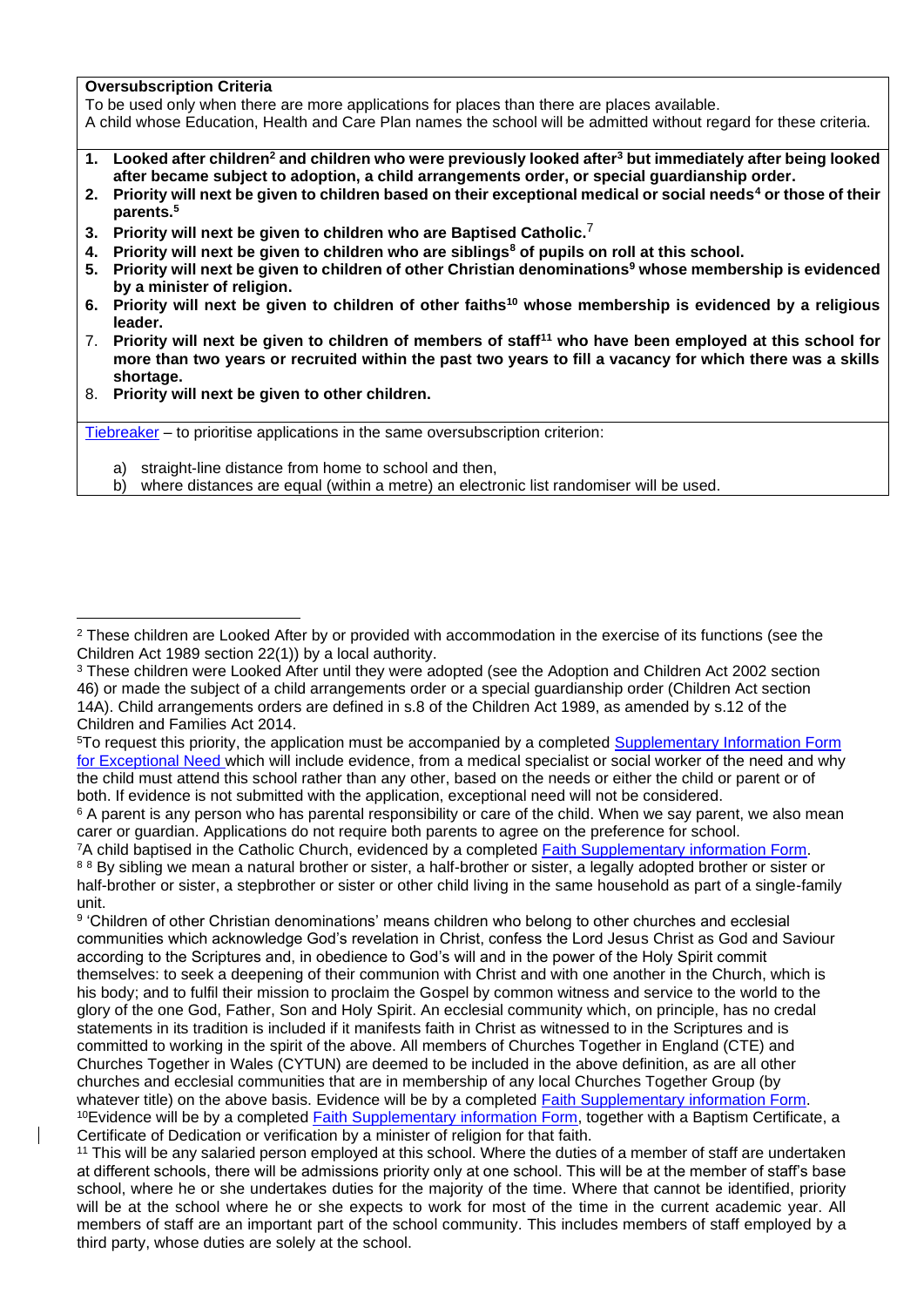### <span id="page-5-0"></span>**Exceptional Social or Medical Need for Admission Supplementary Information Form 2022-23**

#### **To be completed only where an applicant is seeking priority on the grounds of exceptional need.**

Applicants who wish to have an Exceptional Social or Medical Need considered with their application (oversubscription criterion 2) are expected to submit independent professional evidence which explains clearly why it is essential to attend this school and no other school.

| For normal round entry.                          | For In-Year admission into any Year Group.             |  |
|--------------------------------------------------|--------------------------------------------------------|--|
|                                                  |                                                        |  |
|                                                  |                                                        |  |
| An application may be considered as late if      | There is no closing date; evidence should be submitted |  |
| evidence is submitted after the National Closing | with the application.                                  |  |
|                                                  |                                                        |  |
| Date.                                            |                                                        |  |
| Applicants must also complete the LA             | Applicants must also complete the LA Common            |  |
| <b>Common Application Form</b>                   | <b>Application Form</b>                                |  |
| For Torbay residents, this can be found at       | This is for all applicants and can be found at Torbay  |  |
| <b>Torbay School Admissions</b>                  | <b>School Admissions</b>                               |  |
| 01803 208908                                     | 01803 208908                                           |  |
| pupil.services@torbay.gov.uk                     | pupil.services@torbay.gov.uk                           |  |

**Please read the school admissions policy, including definitions, before completing this form. This is published on the school website**

| <b>PART A – to be completed by the applicant</b>                                                                 |                           |                                                                                                                                                    |
|------------------------------------------------------------------------------------------------------------------|---------------------------|----------------------------------------------------------------------------------------------------------------------------------------------------|
|                                                                                                                  | <b>Full name of child</b> |                                                                                                                                                    |
| Date of Birth                                                                                                    |                           |                                                                                                                                                    |
| <b>Sacred Heart Catholic Primary School, Paignton</b><br>School you are                                          |                           |                                                                                                                                                    |
|                                                                                                                  | applying for              |                                                                                                                                                    |
| Please tick the box below if you believe there is an exceptional social or medical need for your child to attend |                           |                                                                                                                                                    |
|                                                                                                                  | this school.              |                                                                                                                                                    |
|                                                                                                                  | <b>Criterion 2</b>        | Priority will next be given to children based on their exceptional medical or social<br>needs <sup>6</sup> or those of their parents. <sup>7</sup> |

#### **Exceptional social or medical need:**

We give higher priority for children where there is an exceptional need to attend this school and not another school. The need must be specific to this school: a child may have very challenging circumstances that require additional support but if that support could also be provided at another school, there would be no exceptional need to attend this school.

All applicants must complete an application form.<sup>8</sup> In order to seek priority on this basis, applicants must also complete this Supplementary Information Form for Exceptional Need to request admissions priority.

The exceptional need could be due to the child's or to the parent's circumstances. It could include:

- A serious medical condition, which can be supported by medical evidence;
- Significant caring responsibilities, which can be supported by a social worker;
- Where the child or one or both parents has a disability that would make travel to any other school more difficult.

<sup>8</sup> Parents who apply using a common application form from another LA without a tick box for exceptional need should put a note in the reasons for their preference that they are requesting exceptional need priority and provide the required supporting evidence using this Supplementary Information Form.

<sup>&</sup>lt;sup>6</sup> To request this priority, the application must be accompanied by a completed Supplementary Information Form [for Exceptional Need](#page-5-0) which will include evidence, from a medical specialist or social worker of the need and why the child must attend this school rather than any other, based on those needs. If evidence is not submitted with the application, exceptional need cannot be considered.

 $7$  A parent is any person who has parental responsibility or care of the child. When we say parent, we also mean carer or guardian. Applications do not require both parents to agree on the preference for school.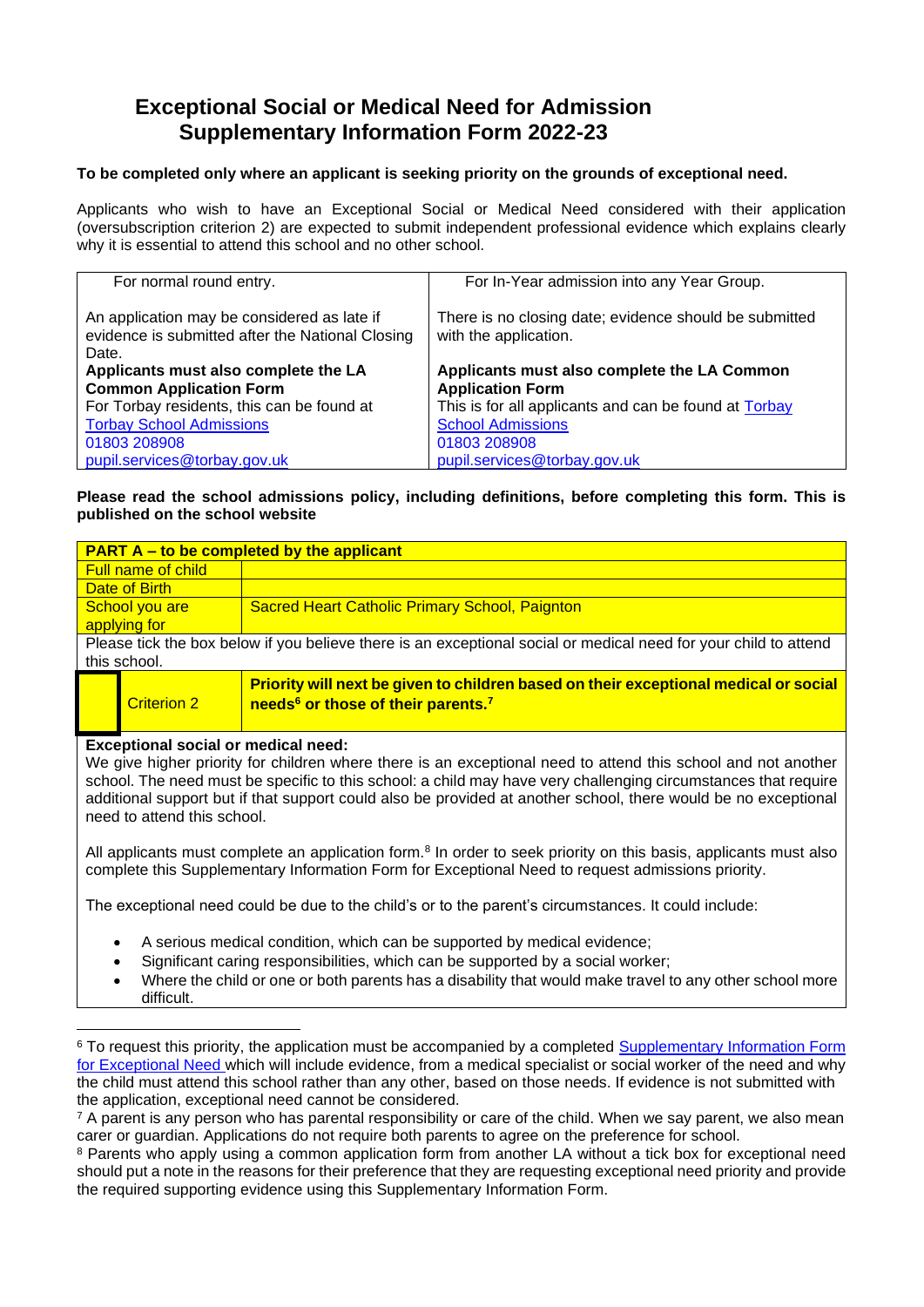These examples are not meant to be exhaustive or exclusive. Neither should it be assumed that similar circumstances would impact on different children and families in the same way. The responsibility lies with applicants to submit supporting evidence and to provide further evidence if requested to do so.

- applicants must provide supporting evidence from a doctor or other relevant professional, together with any other relevant information;
- evidence must make a compelling case why the need that has been identified can only be met here and the anticipated difficulties that would arise if the child had to attend another school;
- having a particular medical condition or social vulnerability will not automatically result in a place here;
- it is not essential for the person providing the evidence to name our school or to have detailed and specific knowledge of the school, but the evidence should explain exactly what the child's needs are and what specialist support and facilities are required;
- evidence should be submitted in reasonable time for it to be considered before reaching a decision and for the application to be ranked against our oversubscription criteria, as necessary.

Each case will be considered on its own merits but exceptional need for admission will not be accepted on the grounds that:

- a child may be separated from a friendship group;
- preference to avoid a child from the current or previous setting;
- child-care arrangements before or after school would have to be changed;
- transport arrangements would have to be changed;
- there is a medical condition such as asthma that doesn't require specialised treatment;
- the child has an interest or ability in a subject or activity.

We may seek our own advice to establish whether this is the only school that could meet a child's needs.

If we accept that the child would experience a significant detriment by not being able to attend this school, we will agree that there is an exceptional need to attend this school. The application will be prioritised. This does not guarantee that a place will be available.

Where we do not agree that the need is exceptional, the application will be prioritised according to other oversubscription criteria.

Supporting evidence attached Nature of the supporting evidence

Yes / No

you are submitting: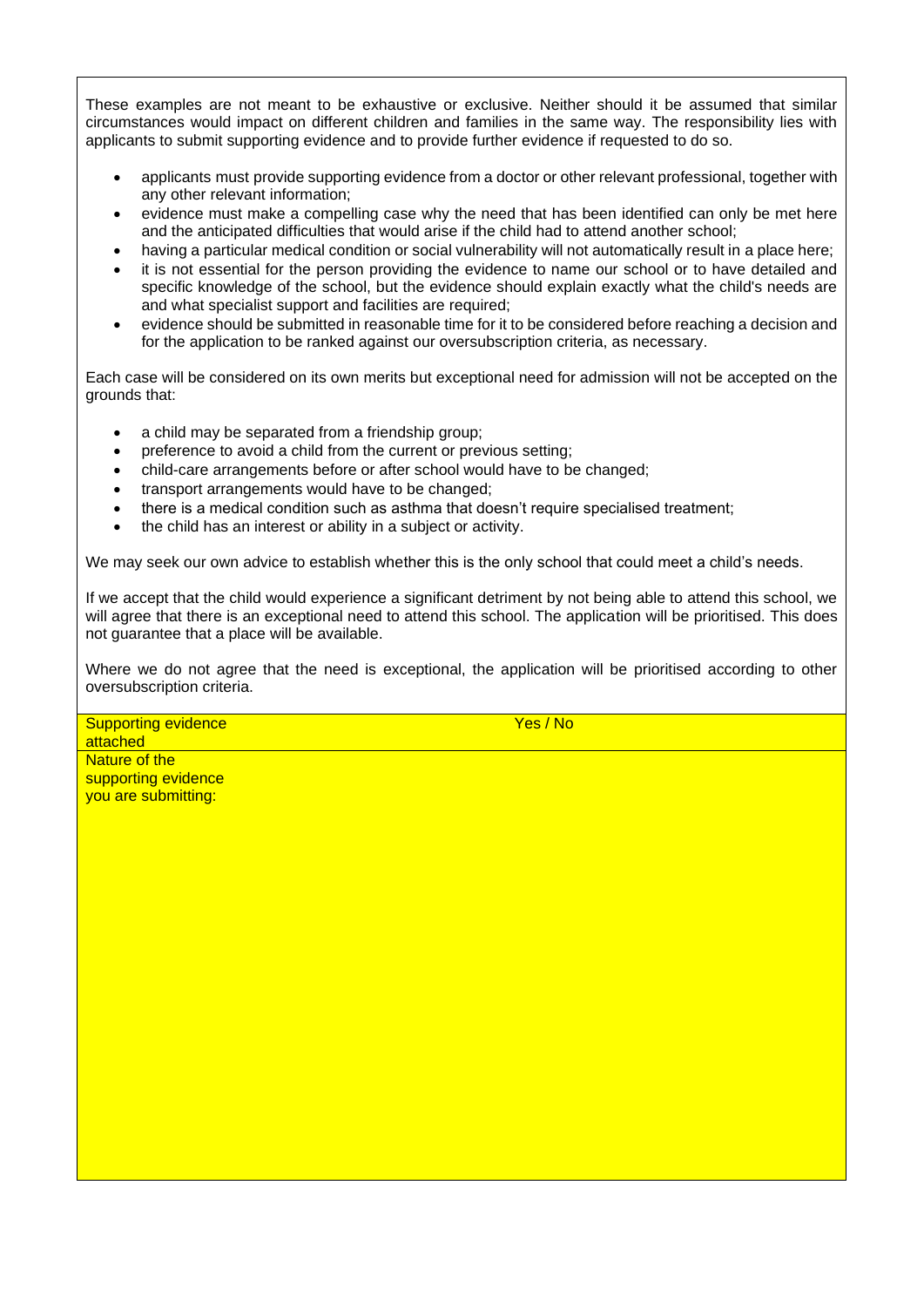| Name(s) and            |
|------------------------|
| organisation(s) of the |
| professional(s)        |
| providing supporting   |
| evidence               |

#### **Privacy and Data Protection:**

Your personal data is being used by the school and Torbay Council for the purposes of an application for admission to school. We undertake to ensure your personal data will only be used in accordance with our privacy notice which can be accessed on the school website and at www,torbay.gov.uk

Please confirm that you give your consent to the school and Council using your personal data as outlined in our privacy notice, by signing below. You have the right to withdraw your consent at any time. Should you wish to withdraw consent, please contact Council's Admissions Team at [Torbay School Admissions](https://www.torbay.gov.uk/schools-and-learning/admissions/) [01803 208908](tel:01803208908) [pupil.services@torbay.gov.uk.](mailto:pupil.services@torbay.gov.uk)

If you wish to exercise any of your rights under the General Data Protection Regulation, please contact the Council's Data Protection Officer at [infocompliance@torbay.gov.uk.](mailto:infocompliance@torbay.gov.uk) For more information about data protection contact the school.

| I confirm that I have submitted a Local Authority Common Application Form. |             |  |
|----------------------------------------------------------------------------|-------------|--|
| <b>Applicant's name</b>                                                    | <b>Date</b> |  |
|                                                                            |             |  |
| <b>Please sign here</b>                                                    |             |  |
|                                                                            |             |  |

Please return this form to: The School or The Schools Admissions Team [pupil.services@torbay.gov.uk](mailto:pupil.services@torbay.gov.uk)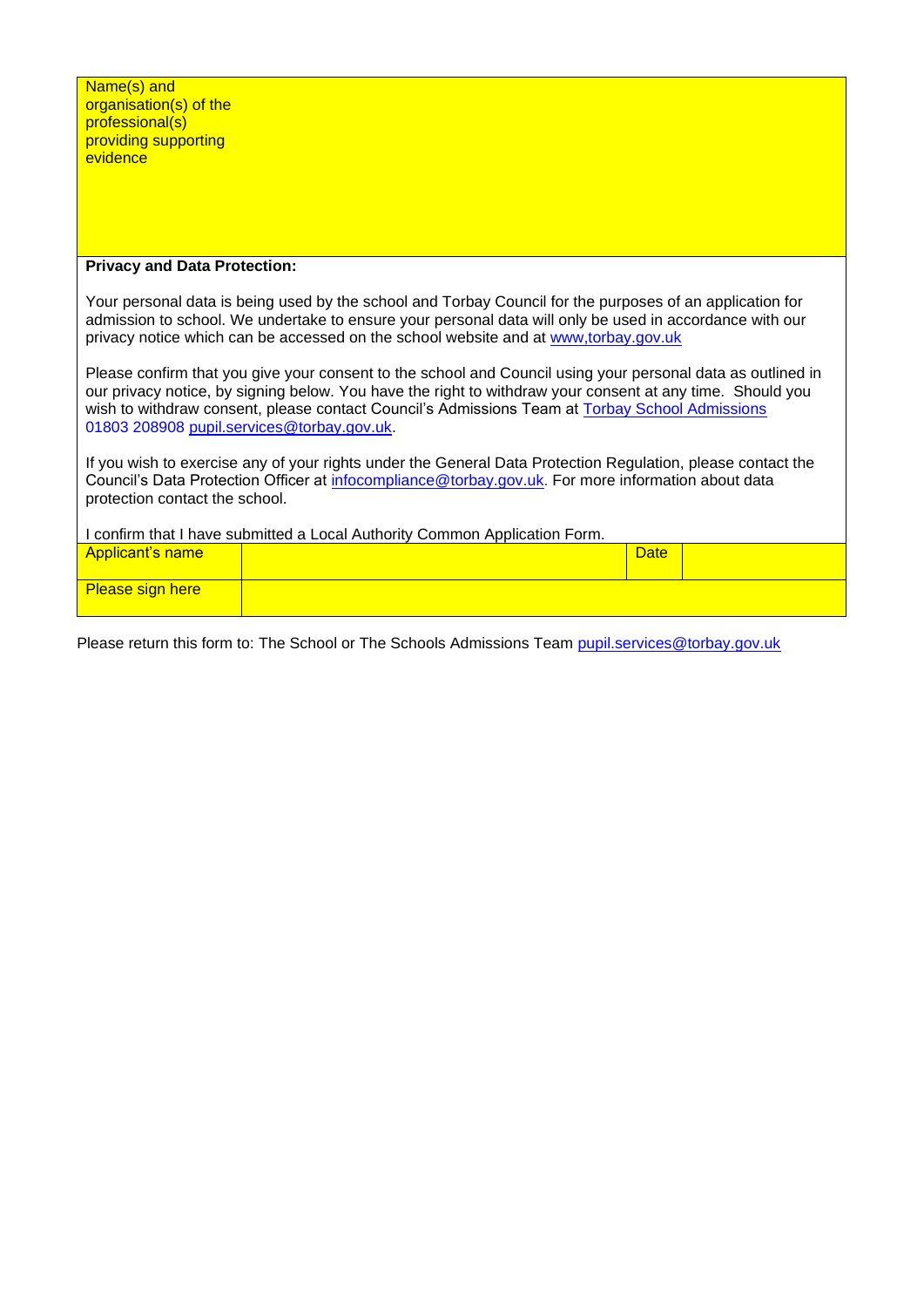## <span id="page-8-0"></span>**Sacred Heart Catholic Primary School**

**Faith Supplementary Information Form 2022-23**

#### **To be completed only where a parent is seeking admissions priority on faith criteria.**

Where there are more applications than there are places, we will prioritise applications where a faith criterion has been met. Please complete and return this form to the school by **15 January 2022** or as soon as possible thereafter for admissions at the start of the Reception year.

**You must also complete a Local Authority Common Application Form** [Torbay School Admissions](https://www.torbay.gov.uk/schools-and-learning/admissions/) Please complete and return this form to the school as soon as possible for in-year admissions. **You must also complete a Torbay Common Application Form** [Torbay School Admissions](https://www.torbay.gov.uk/schools-and-learning/admissions/)

#### **Please read the admissions policy, including definitions, before completing this form.**

| <b>PART A – to be completed by the parent</b>               |                                                                            |                                                                                                                                                   |
|-------------------------------------------------------------|----------------------------------------------------------------------------|---------------------------------------------------------------------------------------------------------------------------------------------------|
| Full name of child                                          |                                                                            |                                                                                                                                                   |
| Date of Birth                                               |                                                                            |                                                                                                                                                   |
| Please tick box if it describes your child's circumstances. |                                                                            |                                                                                                                                                   |
|                                                             | <b>Criterion 3</b>                                                         | Priority will next be given to children who are Baptised Catholic. <sup>6</sup>                                                                   |
|                                                             | <b>Criterion 5</b>                                                         | Priority will next be given to children of other Christian denominations <sup>9</sup> whose<br>membership is evidenced by a minister of religion. |
|                                                             | <b>Criterion 6</b>                                                         | Priority will next be given to children of other faiths <sup>10</sup> whose membership is evidenced<br>by a religious leader. <sup>8</sup>        |
|                                                             | attach a copy of the Baptismal Certificate or a Certificate of Dedication. |                                                                                                                                                   |

I confirm that I have submitted a Local Authority Common Application Form.

#### **Privacy and Data Protection:**

Your personal data is being used by the school and Torbay Council for the purposes of an application for admission to school. We undertake to ensure your personal data will only be used in accordance with our privacy notice which can be accessed on the school website and at [www,torbay.gov.uk](https://new.devon.gov.uk/privacy/privacy-notices/) 

Please confirm that you give your consent to the school and Council using your personal data as outlined in our privacy notice, by signing below. You have the right to withdraw your consent at any time. Should you wish to withdraw consent, please contact Council's Admissions Team at [Torbay School Admissions](https://www.torbay.gov.uk/schools-and-learning/admissions/) [01803 208908](tel:01803208908) [pupil.services@torbay.gov.uk.](mailto:pupil.services@torbay.gov.uk)

If you wish to exercise any of your rights under the General Data Protection Regulation, please contact the Council's Data Protection Officer at [infocompliance@torbay.gov.uk.](mailto:infocompliance@torbay.gov.uk) For more information about data protection contact the school.

| <b>Parent's name</b>         | <b>Date</b> |  |
|------------------------------|-------------|--|
| <b>Please sign here</b>      |             |  |
| Contact Telephone &<br>Email |             |  |

<sup>9</sup> 'Children of other Christian denominations' means children who belong to other churches and ecclesial communities which acknowledge God's revelation in Christ, confess the Lord Jesus Christ as God and Saviour according to the Scriptures and, in obedience to God's will and in the power of the Holy Spirit commit themselves: to seek a deepening of their communion with Christ and with one another in the Church, which is his body; and to fulfil their mission to proclaim the Gospel by common witness and service to the world to the glory of the one God, Father, Son and Holy Spirit. An ecclesial community which, on principle, has no credal statements in its tradition is included if it manifests faith in Christ as witnessed to in the Scriptures and is committed to working in the spirit of the above. All members of Churches Together in England (CTE) and Churches Together in Wales (CYTUN) are deemed to be included in the above definition, as are all other churches and ecclesial communities that are in membership of any local Churches Together Group (by whatever title) on the above basis. Evidence will be by a completed [Faith Supplementary information Form.](#page-8-0) <sup>10</sup> Evidence will be by a completed [Faith Supplementary information Form,](#page-8-0) together with a Baptism Certificate, a Certificate of Dedication or verification by a minister of religion for that faith.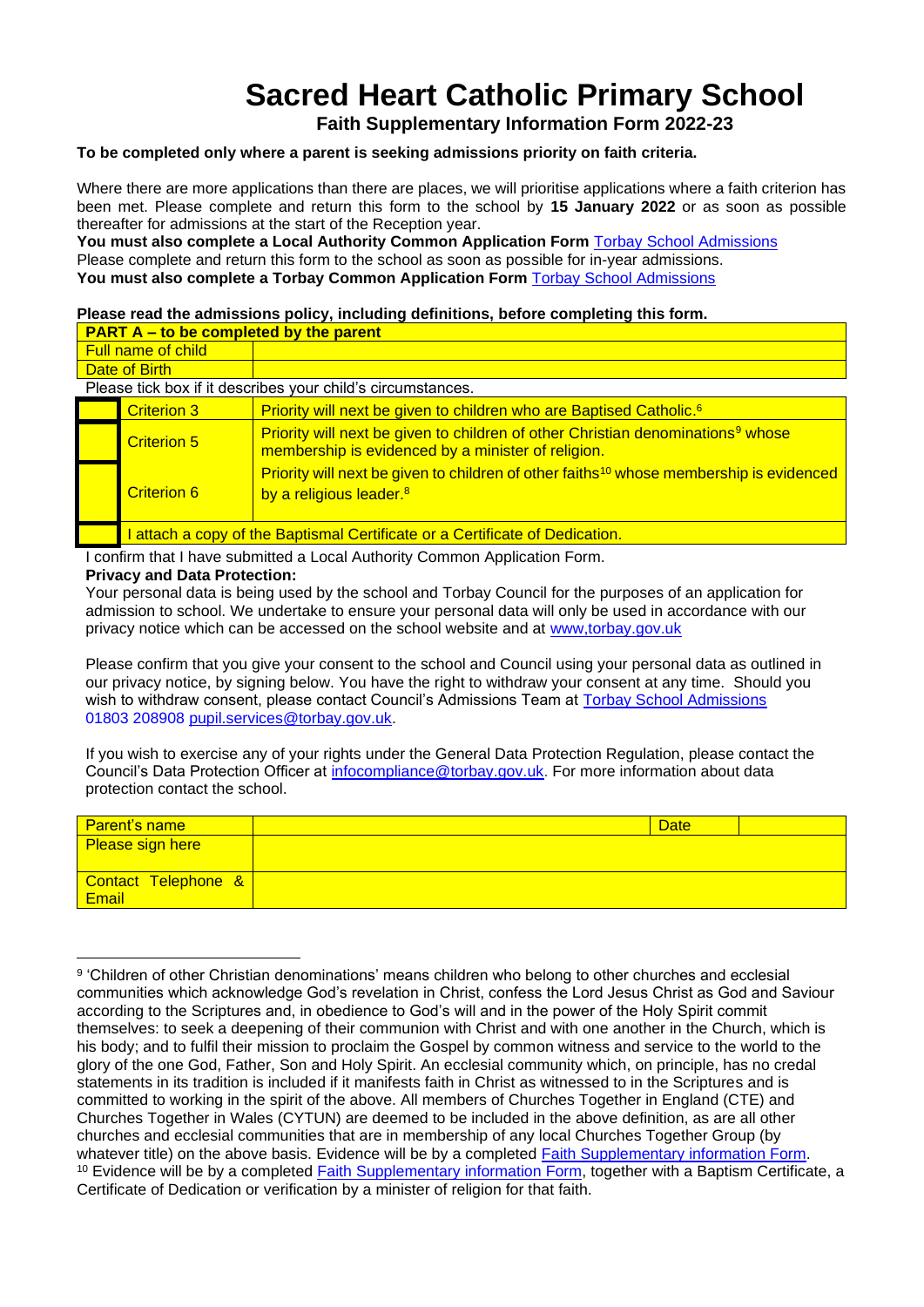Once you have completed Part A, please pass the form to your priest, minister, faith leader or church official who should complete Part B and return it to the school. Only where both parts are completed, and the form is returned can your application be prioritised accordingly. If you do not return this form, your application will be considered under the "non-faith" criteria.

**If you are providing a copy of a Baptismal Certificate or a Certificate of Dedication, it is not necessary to have Part B completed.**

| PART B – to be completed by a Church Priest or Minister to confirm eligibility where a Baptism<br>Certificate or Certificate of Dedication is not provided |                    |                                                                                                                                                    |  |
|------------------------------------------------------------------------------------------------------------------------------------------------------------|--------------------|----------------------------------------------------------------------------------------------------------------------------------------------------|--|
|                                                                                                                                                            | Full name of child |                                                                                                                                                    |  |
| Church                                                                                                                                                     |                    |                                                                                                                                                    |  |
|                                                                                                                                                            | Priest or minister |                                                                                                                                                    |  |
| Address                                                                                                                                                    |                    |                                                                                                                                                    |  |
|                                                                                                                                                            |                    |                                                                                                                                                    |  |
|                                                                                                                                                            | Telephone          |                                                                                                                                                    |  |
| From your knowledge, please tick box if it describes the child's circumstances:                                                                            |                    |                                                                                                                                                    |  |
|                                                                                                                                                            | Criterion 3        | Priority will next be given to children who are Baptised Catholic. <sup>6</sup>                                                                    |  |
|                                                                                                                                                            | Criterion 5        | Priority will next be given to children of other Christian denominations <sup>11</sup> whose<br>membership is evidenced by a minister of religion. |  |

Criterion 6 Priority will next be given to children of other faiths<sup>12</sup> whose membership is evidenced

I confirm that the information provided above is accurate.

by a religious leader.<sup>8</sup>

#### **Privacy and Data Protection:**

Your personal data is being used by the school and Torbay Council for the purposes of an application for admission to school. We undertake to ensure your personal data will only be used in accordance with our privacy notice which can be accessed on the school website and at [www,torbay.gov.uk](https://new.devon.gov.uk/privacy/privacy-notices/) 

Please confirm that you give your consent to the school and Council using your personal data as outlined in our privacy notice, by signing below. You have the right to withdraw your consent at any time. Should you wish to withdraw consent, please contact Council's Admissions Team at [Torbay School Admissions](https://www.torbay.gov.uk/schools-and-learning/admissions/) [01803 208908](tel:01803208908) [pupil.services@torbay.gov.uk.](mailto:pupil.services@torbay.gov.uk)

If you wish to exercise any of your rights under the General Data Protection Regulation, please contact the Council's Data Protection Officer at [infocompliance@torbay.gov.uk.](mailto:infocompliance@torbay.gov.uk) For more information about data protection contact the school.

| Please sign here |      |  |
|------------------|------|--|
| Your name        | Date |  |

Thank you for your assistance in completing this Supplementary Information Form. Please note that if a family is refused a place at the school and appeals against the decision, this form may be used as evidence at the appeal.

#### Please return this form to: **Sacred Heart Catholic Primary School, Cecil Road, Paignton, Devon, TQ3 2SH**

<sup>11</sup> 'Children of other Christian denominations' means children who belong to other churches and ecclesial communities which acknowledge God's revelation in Christ, confess the Lord Jesus Christ as God and Saviour according to the Scriptures and, in obedience to God's will and in the power of the Holy Spirit commit themselves: to seek a deepening of their communion with Christ and with one another in the Church, which is his body; and to fulfil their mission to proclaim the Gospel by common witness and service to the world to the glory of the one God, Father, Son and Holy Spirit. An ecclesial community which, on principle, has no credal statements in its tradition is included if it manifests faith in Christ as witnessed to in the Scriptures and is committed to working in the spirit of the above. All members of Churches Together in England (CTE) and Churches Together in Wales (CYTUN) are deemed to be included in the above definition, as are all other churches and ecclesial communities that are in membership of any local Churches Together Group (by whatever title) on the above basis. Evidence will be by a completed [Faith Supplementary information Form.](#page-8-0) <sup>12</sup> Evidence will be by a completed [Faith Supplementary information Form,](#page-8-0) together with a Baptism Certificate, a Certificate of Dedication or verification by a minister of religion for that faith.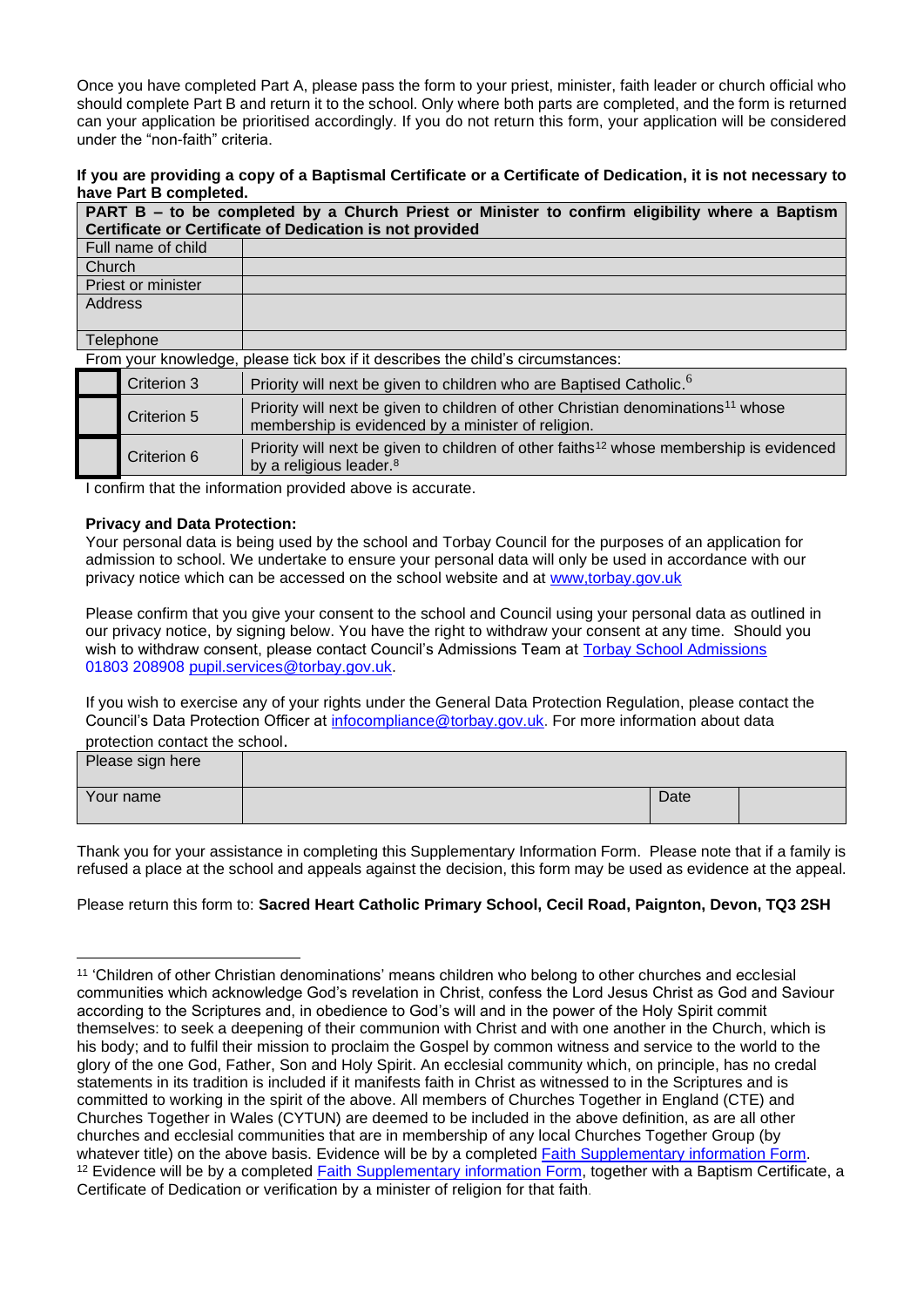#### **School Admissions Policies**

Every school must have an admissions policy for each academic year. The admission authority must ensure that the practices and criteria used to decide on the allocation of school places are fair, clear and objective.

This policy is written to comply with the mandatory requirements of the [School Admissions Code,](https://www.gov.uk/government/publications/school-admissions-code--2) the [School](https://www.gov.uk/government/publications/school-admissions-appeals-code)  [Admissions Appeals Code](https://www.gov.uk/government/publications/school-admissions-appeals-code) and all other relevant legislation so that:

- Parents know they must apply for a place and how and when to apply
- Parents know what will happen after they apply
- It is clear to all, including our school community, how many places are available
- Our school community understands our admission procedures
- We are committed to a fair, consistent and transparent admissions process

It should be read along with Torbay Council's admissions documentation at [Torbay School Admissions](https://www.torbay.gov.uk/schools-and-learning/admissions/)

Once an admissions policy is determined, it can't be amended except where it is permitted or required under the terms of the Admissions Code. Any amendments will be detailed in the Key Information section above.

#### **How to apply for admission – at the normal round**

Parents apply for a place by completing the Common Application Form that is issued by the Local Authority (LA) where the child lives. For residents of another council area parents must use the Common Application Form provided locally. This will be forwarded to Torbay.

There is a National Closing date for applications. Applications can be submitted after this but will be considered as late, after all timely applications unless the parent can demonstrate that he or she was unable to apply on time.

Applications for normal round admission are managed under Torbay LA admissions procedures. Decisions will be sent to parents on the National Offer Day by the Council where the child lives.

#### **How to apply for admission – in-year to any Year Group**

This school will participate in Torbay LA's in-year coordinated admissions scheme for 2022-23 [Torbay In Year](https://www.torbay.gov.uk/schools-and-learning/admissions/in-year/)  **[Admissions](https://www.torbay.gov.uk/schools-and-learning/admissions/in-year/)** 

After the normal round intake, parents apply for a place at this school by completing the local authority's Application Form, regardless of where the child lives. This is available at [Torbay School Admissions](https://www.torbay.gov.uk/schools-and-learning/admissions/) or by calling the LA for a paper version

Applications can be made at any time after the Year Group has started<sup>13</sup> but will not be processed sooner than 8 school weeks before the place is required, or 12 weeks for service families.<sup>14</sup> They will be considered in date order with all those received by Torbay School Admissions Team by midnight each working day considered together. Please see [Torbay In Year Admissions](https://www.torbay.gov.uk/schools-and-learning/admissions/in-year/)

The responsibility for decisions lies with the admissions authority for the school which may meet virtually (for example by conference call). Decision-making cannot be made by a single individual. Decisions will be sent to parents by Torbay School Admissions Service.

The school will notify the LA of numbers on roll in the school within 2 school days when requested to do so. This enables the LA to be able to advise parents. When notified of an application, we will give the view of the school on whether a place should be offered within 5 school days. This is to ensure that a decision can be communicated to the parent within 10 school days.<sup>15</sup>

#### **Appeals against a refusal to admit a child**

Parents will have the right of appeal against a decision to refuse admission to a Panel that is independent of the school admission authority and the LA.<sup>16</sup>

<sup>&</sup>lt;sup>13</sup> This means after 1 September of the intake year.

<sup>14</sup> This will be 16 school weeks in advance for children of UK service personnel.

<sup>15</sup> School Admissions Code 2014 section 2.28

<sup>&</sup>lt;sup>16</sup> Where a child has been permanently excluded from two or more schools there is no need for an admission authority to comply with parental preference for a period of two years from the last exclusion.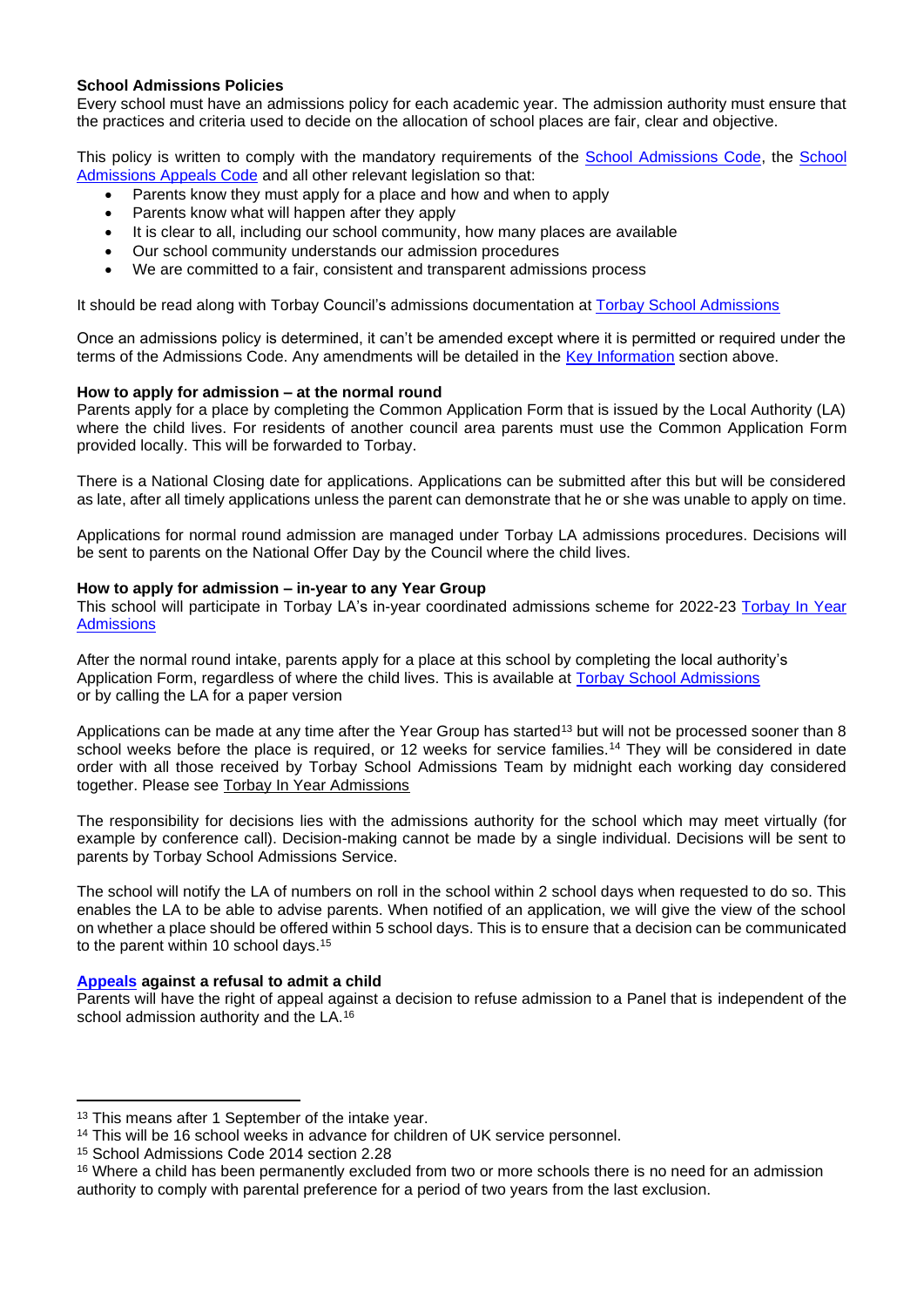An appeal for a place in Reception, Year 1 or Year 2 may be subject to Key Stage One or Infant Class Size Legislation. This limits the number of children in a Reception, Year 1, or Year 2 class (or a class where most children are aged 5, 6 or 7 years) to 30 children for each teacher.

Key Stage One appeals are a more limited process which review the original decision to refuse admission rather than an appeal against the refusal in the light of additional circumstances.

The Appeal Panel will decide whether an additional child would breach the legal maximum of 30 children in a Key Stage 1 class with one teacher, whether the admission arrangements for the school and LA were lawful and had been applied correctly and whether it was a reasonable decision to refuse the application in the circumstances that were known at the time the original decision to refuse was made.

There are limited exceptions which would allow a school to exceed 30 children in a Key Stage One class.

#### **Appeals Timetable**

The deadline for submitting appeals allows appellants at least 20 school days to prepare and submit a written appeal. The appeal must then be heard within 40 school days for the normal round and within 30 days for in-year admissions.

#### Allocation date for the normal round Reception intake: **Tuesday 19th April 2022**

Deadline for appeal forms to be submitted: **Tuesday 31 May 2022**

Appeals will be heard within 40 school days, by: **Friday 29 July 2022**

Where possible, appeals that are submitted after 31 May will be heard by 29 July. If that is not possible, they will be heard within 30 school days of the appeal form being submitted.

#### **Admission of children outside their normal age group**

Parents may request that their child is admitted outside their normal age group. They should include a request with their application, specifying why admission out of normal year group is being requested. We<sup>17</sup> will decide based on the circumstances of the case and in the best interests of the child concerned. We will ask parents to provide as much supporting evidence as they wish to say why they are requesting admission outside the normal age group for a child. We will consider:

- the parent's views:
- the views of the school's head teacher;
- information about the child's academic, social and emotional development submitted by the parent;
- information about the child's medical history and the views of a relevant medical professional submitted by the parent;
- whether the child has previously been educated out of their normal age group;
- guidance from the Department for Education on the admission of summer-born children to Reception;
- whether the child may have fallen into a lower age group if it were not for being born prematurely.

Parents should consider the implications of a child being taught out of the normal age group. Any school the child later moves on to will not be obliged to continue to educate their child out of the normal age group.

We will reach a decision on which Year Group is appropriate for the child. We will then reach a decision whether a place can be offered as it would for any application in that Year Group. Where we don't agree to early admission it will be our view that this is not a suitable school for the child at that age.

#### **Delayed Admission to Reception**

Delayed admission is where a summer-born child delays admission into a Reception class until the start of the September after the **fifth** birthday and not the September after the **fourth** birthday. This means admission would be out of the normal age group. A summer-born child is one whose birthday is between 1 April and 31 August.

Parents of summer-born children can request that admission to Reception is delayed to the following academic year - the start of the next September term will be when the child reaches compulsory school age. We invite parents to visit the school so that we can explain the provision that is on offer to children in our Reception class, how it is tailored to meet the needs of the youngest children and how their needs will be met as they move through the school. This is an opportunity to discuss any concerns parents have about the child's readiness for school. Children in Reception and in an Early Years setting all receive the Early Years Foundation Stage curriculum which is largely play-based learning.

<sup>&</sup>lt;sup>17</sup> This means the admissions authority for the school. Some functions may be delegated to a committee or to officers within the LA.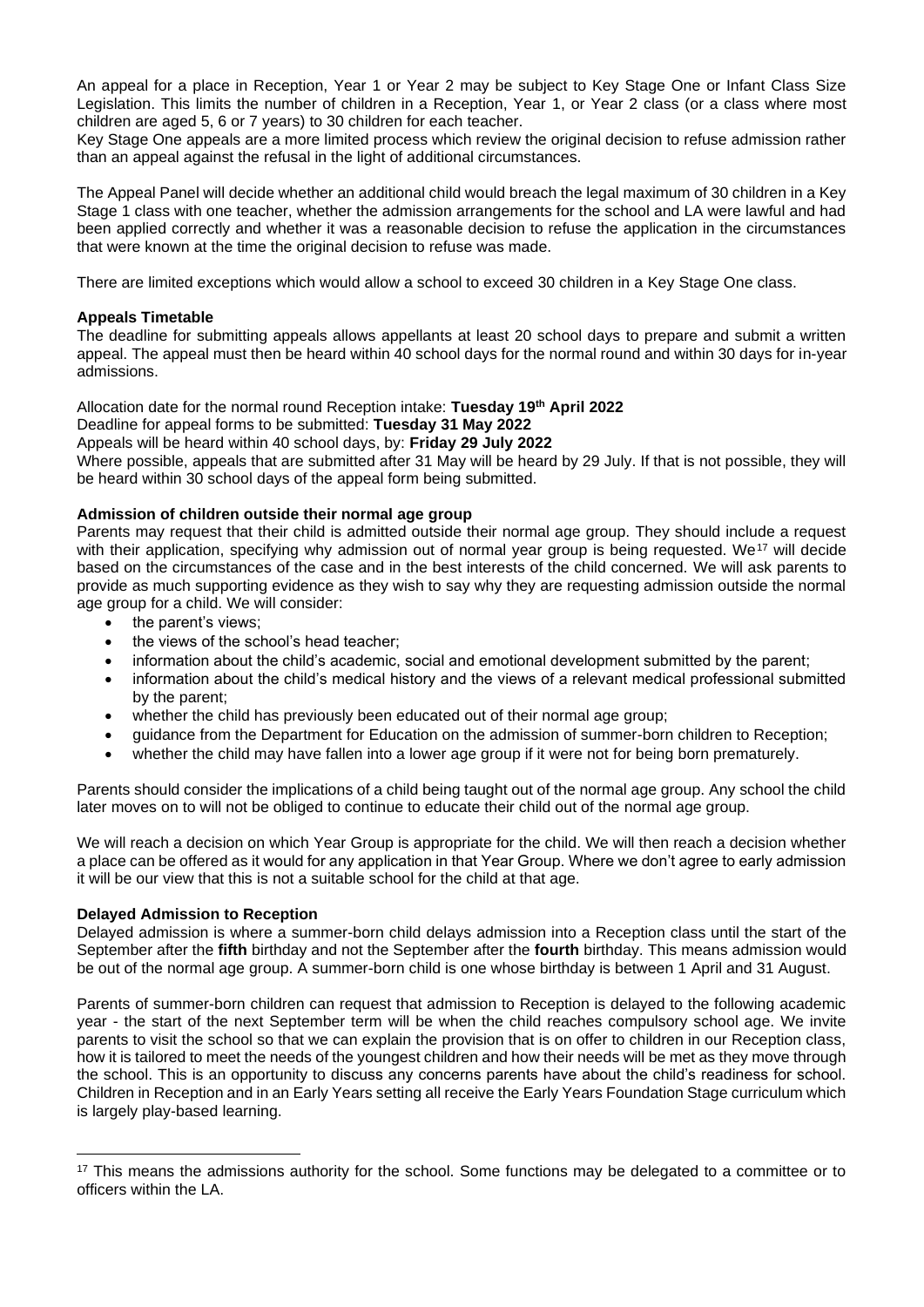As with any request for admission outside a child's normal age group, the admissions authority will have two decisions to make:

- 1. it must first decide on the age group the child should be admitted to
- 2. it then decides whether a place can be offered in that age group.

It can be difficult to reach a decision about the appropriate age group for a child more than a year in advance of admission as it will not be easy to assess how the child will develop in that time. Therefore, it will be helpful for parents to provide as much information on the child as possible, particularly with any relevant professional social or medical evidence.

The process for this school within the Torbay area is that the parent is encouraged to make an application for the child's normal age group at the usual time and make a request for delayed admission at the same time. This enables school admission authorities to reach a decision on age group before the national offer day. If the request is agreed, the application can be withdrawn by the parent before a place is offered and the parent will then make a fresh application in the next normal admissions round. If the request is refused, it is for the parent to decide whether to continue with an application for the normal age group OR to withdraw from that process and make an in-year application for admission to Year One for the following September. It may be that the admissions authority for another school agrees to delayed admission there, in which case the parent may pursue that option.

In reaching a decision, we will consider the circumstances of the case as we would with any request for admission outside the normal age group. Our decision will be made in the best interests of the child and will be set out in writing for the parent. We recognise, along with the Department for Education, that requests for delayed admission to Reception differ from other requests for admission outside the normal age group as it is only in these circumstances that a child is being admitted to school for the first time. Delayed admission is not an opportunity for a child to retake the Reception year or an additional opportunity to seek admission here.<sup>18</sup>

There is no right of appeal if a parent is offered a place but it is not in the year group they would like. They may make a complaint through the school's complaints procedure if they are unhappy with a decision.

#### **Deferred Admission in Reception**

Places for normal round admission are offered for full-time admission at the beginning of the September term after a child's fourth birthday. That is before children reach compulsory school age.

Deferred admission is where a child puts off admission into a Reception class until later in the same academic year until the start of the term after the **fifth** birthday. All parents have a right to defer the date their child is admitted, or to take the place up part-time, until the child reaches compulsory schooling age.

Parents are encouraged to discuss deferred or part-time admission with the school and any other professionals working with them.

Provided a parent informs a school that the place is to be deferred to the beginning of the spring or summer term, it will be held open until then. Places can be deferred beyond the start of the spring term or the summer term, depending on the child's birthdate. Please see the table below:

| Child's fifth birthday | Parent can defer admission or child can attend part-time until the start of term |  |
|------------------------|----------------------------------------------------------------------------------|--|
|                        | in                                                                               |  |
| 1 September –          | January 2023                                                                     |  |
| 31 December 2022       |                                                                                  |  |
| 1 January –            | January 2023                                                                     |  |
| 31 March 2023          | OR April 2023                                                                    |  |
| 1 April -              | January 2023                                                                     |  |
| 31 August 2023         | OR April 2023                                                                    |  |
|                        | OR September 2023 by making a fresh application for a Year 1 place (from June    |  |
|                        | 2023) or making a fresh normal round application for Reception in 2023-24        |  |

<sup>&</sup>lt;sup>18</sup> Requests for delayed admission will not be considered where a child has attended in a school Reception class for more than a half-term. This allows time for parents who are unsure about a child's readiness for school to try Reception. After half a term in school, we consider that a parent has taken up the child's offer of admission into school and we would not agree to delayed admission.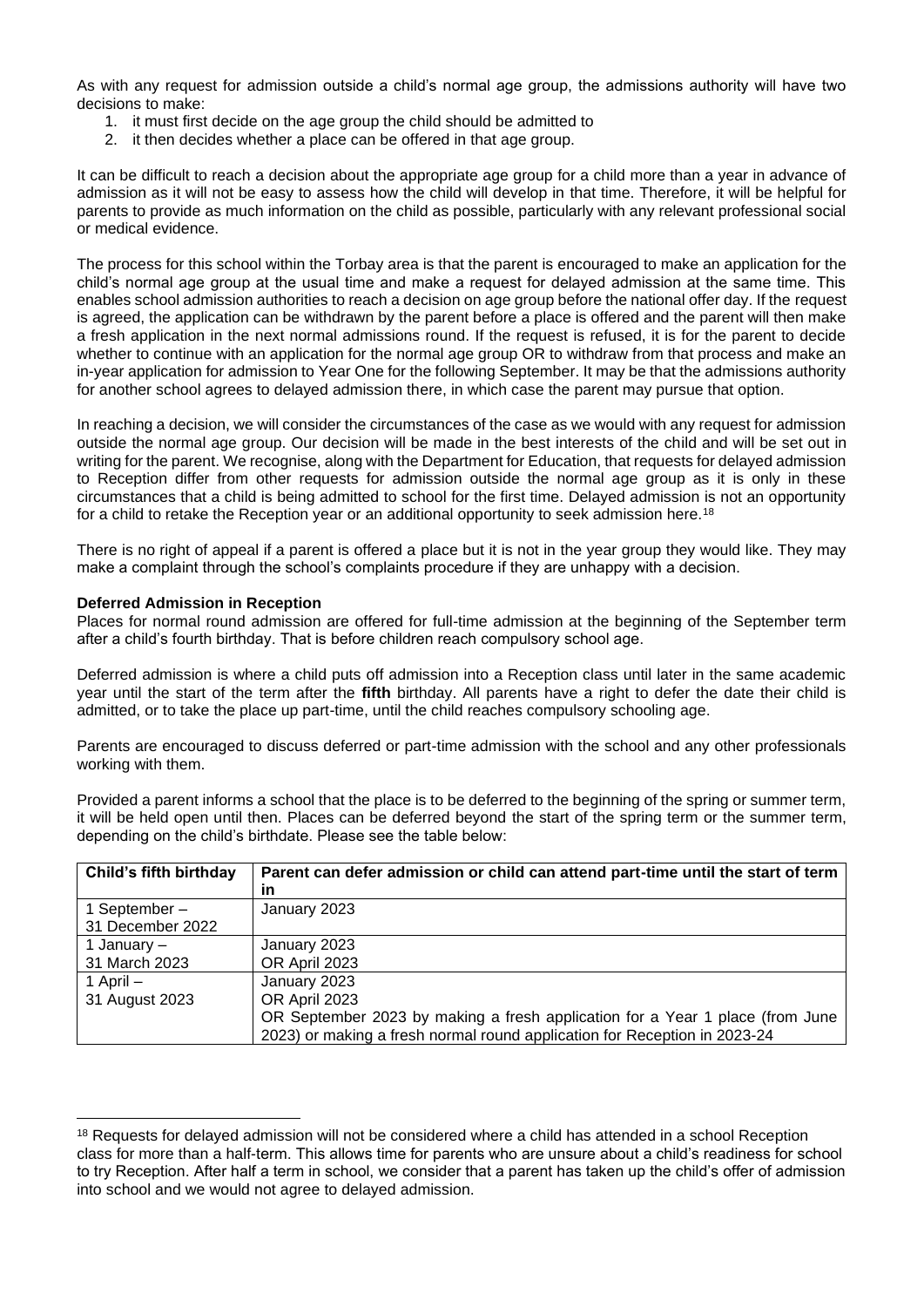#### **Options for Admission for Reception**

Children who are below statutory age are entitled to a school place. This is in Reception from the September term on or after the 4th birthday.

At this point, parents have the following options:

- To start full-time at the beginning of the September term.
- To start part-time at the beginning of term up to and no later than the end of the term before the  $5<sup>th</sup>$ birthday.
- To defer admission within the Reception year to the beginning of term on or after the 5<sup>th</sup> birthday.
- To delay admission to the start of the September term of the next academic year (for summer-born children only).

Parents can choose to accept the offer of admission into Reception for part-time rather than full-time attendance until the child is of compulsory school age. It is for the school to decide what the part-time offer is and it is for the parent to decide whether to accept that part-time offer, for attendance to be full-time or for the offer of a place to be declined. Details of our part-time offer are available from the school office or on the school website.

#### **Emergency arrangements**

In the event that a local, regional or national public health lockdown is imposed, school admission and appeals arrangements may operate to amended timescales or under emergency regulations. Wherever possible, admission applications will continue to be processed under the terms of the In-Year Co-ordinated Admissions Scheme so that parents are not disadvantaged. Places will be held open until it is practical and safe for children to attend on site. Remote learning will be made available as for existing pupils although we recognise that in some circumstances, a parent may feel it is expedient to take up remote learning from the current school on a temporary basis.

Provision may be available for vulnerable and key worker children on site or at an alternative setting, according to circumstances at that time.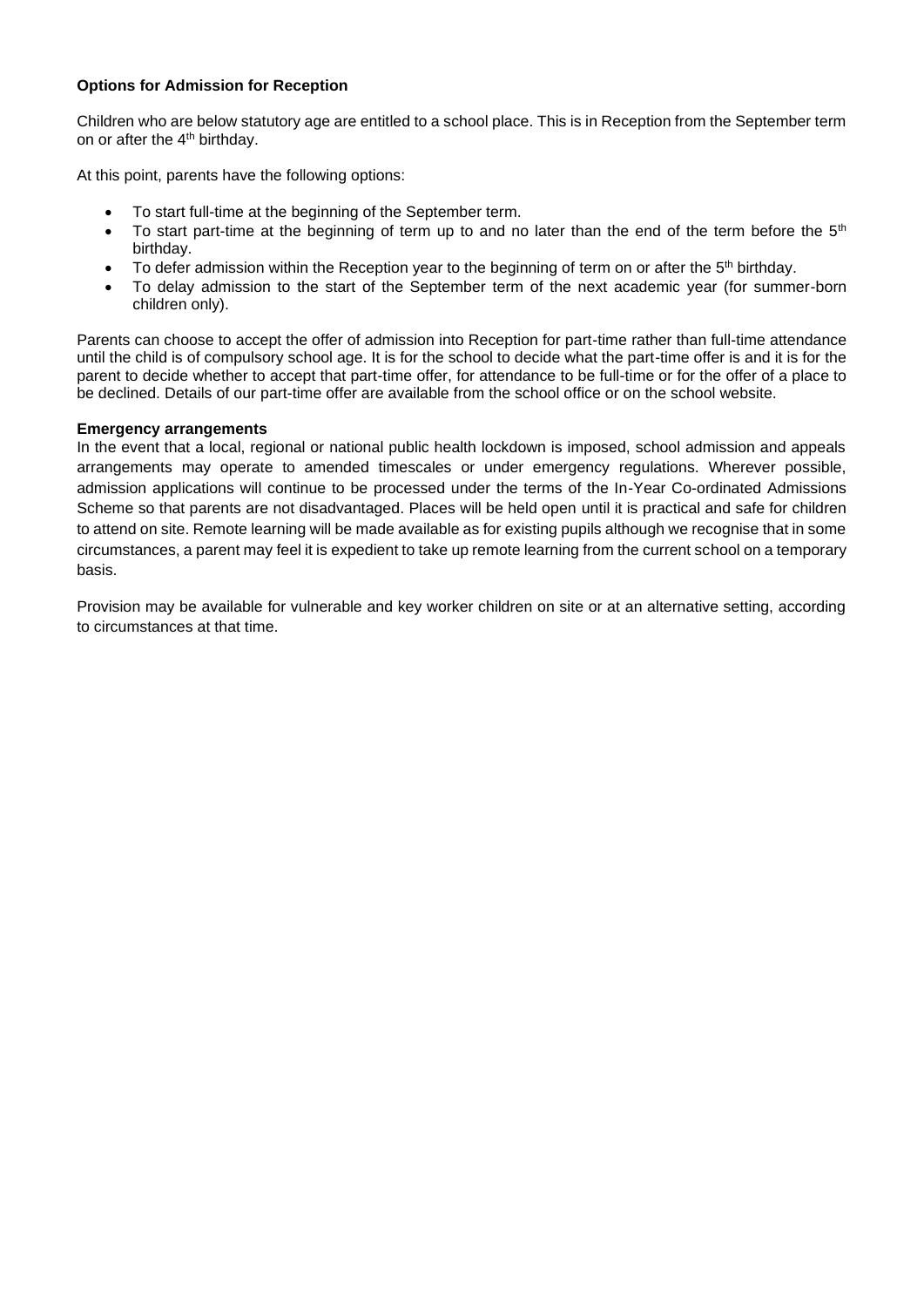**Appendix A – Admissions Explanatory notes for Torbay state-funded schools. The oversubscription criteria for this school are detailed above. Further information can be found at** [Torbay School Admissions](https://www.torbay.gov.uk/schools-and-learning/admissions/)

| Admission<br>authority                                                           | This is the body with legal responsibility for the admissions policy and decisions in<br>response to applications for admission. This includes proposing, consulting on,<br>determining and publishing the policy. The admission authority for different types of<br>school are:                                                                                                                                                                                                                                                                                                                                         |  |
|----------------------------------------------------------------------------------|--------------------------------------------------------------------------------------------------------------------------------------------------------------------------------------------------------------------------------------------------------------------------------------------------------------------------------------------------------------------------------------------------------------------------------------------------------------------------------------------------------------------------------------------------------------------------------------------------------------------------|--|
|                                                                                  | Academies: the academy trust or multi-academy trust<br><b>Community schools: the Local Authority</b><br>Foundation schools: the school's governing board<br>Free schools: the academy trust or multi-academy trust<br>University Technical Colleges (UTC): academy trust or multi-academy trust<br>Voluntary Aided schools (VA): the school's governing board<br>Voluntary Controlled schools (VC): the Local Authority                                                                                                                                                                                                  |  |
| <b>Admission Number</b><br>(AN) or Published<br><b>Admission Number</b><br>(PAN) | The PAN is the minimum number of places that will be made available at the normal<br>round intake into the school. The PAN may be increased at any time. In exceptional<br>circumstances, a child may be admitted above the PAN where the admission authority<br>considers this to be necessary and appropriate.                                                                                                                                                                                                                                                                                                         |  |
|                                                                                  | The AN is the equivalent of the PAN after the intake year. It is the number of places<br>we expect to be able to provide in the Year Group. It will often be the same as the PAN<br>that was originally determined for that group of children when it first entered the school.<br>It may be increased or decreased in response to changes in demand or in the school's<br>accommodation or organisation.                                                                                                                                                                                                                |  |
| Appeal                                                                           | When an application is refused, this is very often because we believe it would<br>"prejudice the provision of efficient education or the efficient use of resources". (see<br>the School Standards and Framework Act 1998).                                                                                                                                                                                                                                                                                                                                                                                              |  |
|                                                                                  | Any refusal will be in writing and inform the applicant of the<br>reason for refusal                                                                                                                                                                                                                                                                                                                                                                                                                                                                                                                                     |  |
|                                                                                  | right to an appeal to be heard by an independent panel<br>$\bullet$<br>right to a place on a waiting list for vacancies                                                                                                                                                                                                                                                                                                                                                                                                                                                                                                  |  |
|                                                                                  | An appeals service is available for all Torbay state-funded schools before the Torbay<br>Independent School Admissions Appeals Panel. Further information about the<br>process is available from the Appeals Clerk. Appeal papers will either be sent with the<br>refusal letter or can be requested from the LA.                                                                                                                                                                                                                                                                                                        |  |
| Application                                                                      | For normal round admissions, applications are considered to have been made on the<br>National Closing Date or the date when the application was submitted or amended if<br>later.                                                                                                                                                                                                                                                                                                                                                                                                                                        |  |
|                                                                                  | In-year applications are considered to have been made on the date they are received,<br>including any supporting evidence that is required – for example, a new address or<br>evidence of a Child's in Care status or a Supplementary Information Form.                                                                                                                                                                                                                                                                                                                                                                  |  |
|                                                                                  | It is a parent's responsibility to make sure that the admissions authority or LA is<br>informed about changes to circumstances and eligibility for priority if, for instance, a<br>sibling is taken onto our roll or the home address changes.                                                                                                                                                                                                                                                                                                                                                                           |  |
| <b>Catchment Area</b>                                                            | Many schools operate an admissions catchment area. This is the geographical area<br>that the school is primarily intended to serve. There is a higher admissions priority for<br>children who live in it. Children living in a residential property split by the boundary line<br>will be considered to be living within the catchment area. The boundary line will then<br>be reviewed for future applicants.<br>Eligibility for catchment priority where this is part of a school's arrangements is not a<br>guarantee of admission. Please note that catchment areas do not apply for<br><b>Plymouth CAST schools</b> |  |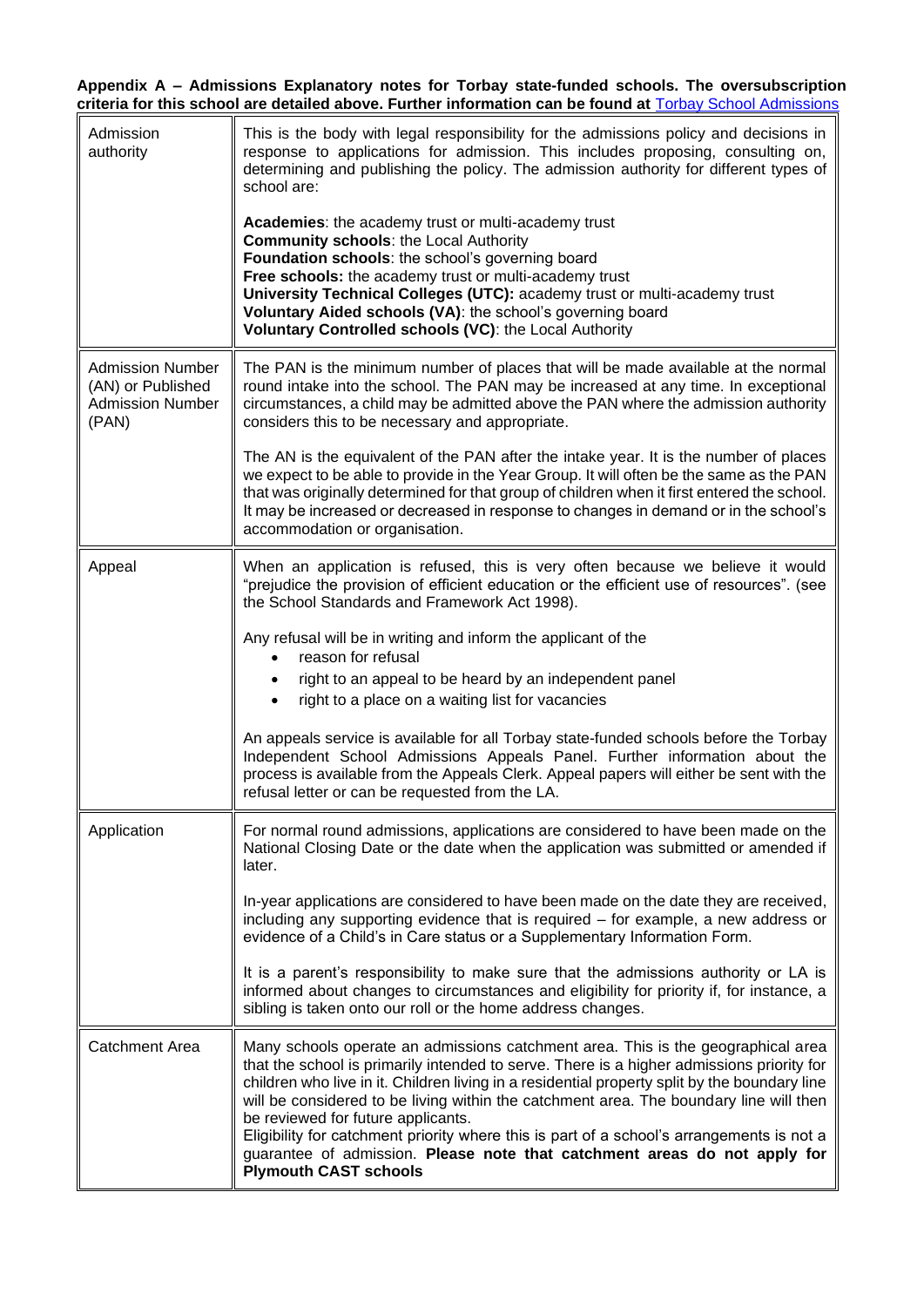| Children formerly in<br>Care (Looked<br>After) | These children were looked after until they were adopted (see the Adoption and<br>Children Act 2002 section 46) or made the subject of a child arrangements order or a<br>special guardianship order (Children Act section 14A). Child arrangements orders are<br>defined in s.8 of the Children Act 1989, as amended by s.12 of the Children and<br>Families Act 2014.                                                                                                                                                                                  |
|------------------------------------------------|----------------------------------------------------------------------------------------------------------------------------------------------------------------------------------------------------------------------------------------------------------------------------------------------------------------------------------------------------------------------------------------------------------------------------------------------------------------------------------------------------------------------------------------------------------|
|                                                | Eligibility for looked after or formerly looked after priority is not a guarantee of<br>admission although there is a presumption in favour of admission in most<br>circumstances.                                                                                                                                                                                                                                                                                                                                                                       |
| Chronological Year<br>Group                    | This is the group of children usually taught together according to their date of birth.<br>Children born between 1 September and 31 August have the same chronological Year<br>Group. This is sometimes called the normal age group.                                                                                                                                                                                                                                                                                                                     |
| Common<br><b>Application Form</b>              | This is the name for the application form provided by the LA and must be used for any<br>normal round admissions application. The form provided by the LA where the child<br>lives must be used, regardless of where the school is.                                                                                                                                                                                                                                                                                                                      |
|                                                | The large majority of applications in Torbay are submitted online at Torbay School<br>Admissions There are also paper versions of the forms:                                                                                                                                                                                                                                                                                                                                                                                                             |
| <b>Compulsory School</b><br>Age                | Children reach compulsory school age and must be in full-time education on the<br>prescribed day following their 5th birthday (or on their fifth birthday if it falls on a<br>prescribed day). The prescribed days are 31 August, 31 December and 31 March.                                                                                                                                                                                                                                                                                              |
| Delayed admission                              | Parents of summer-born children can request that their child's admission to Reception<br>class is delayed from the September after the fourth birthday to the September after<br>the fifth birthday which is the point at which they are required to be in suitable<br>education. The decision rests with the admissions authority for a school and must be<br>made in the best interests of the child. Where it is agreed, the parent must then make<br>an application for admission in the appropriate normal round alongside all other<br>applicants. |
|                                                | As delayed admission children are then out of their chronological year group, parents<br>should make contact with schools in good time before transfers to make a similar<br>request to be admitted to that school out of the chronological year group: for in-year<br>moves or normal round admission to junior schools, secondary school or otherwise.<br>The admission authorities for other schools must take into account the child's school<br>history but are not bound by the decision to agree delayed admission previously taken.              |
|                                                | Delayed admission should not be confused with deferred admission which involves<br>putting off admission to the Reception class within the same academic year. Deferred<br>admission children remain in their chronological year group.                                                                                                                                                                                                                                                                                                                  |
|                                                | Guidance on delayed admission is available from Torbay Council at Torbay School<br><b>Admissions</b>                                                                                                                                                                                                                                                                                                                                                                                                                                                     |
| <b>Distance</b><br>measurement                 | Measurements for school admissions purposes are straight-line from the main<br>entrance to a child's home (the residential building) to the star marker for the school<br>on Torbay's Geographical Information System                                                                                                                                                                                                                                                                                                                                    |
| Documentary<br>evidence                        | Once a place has been offered to a child, we may ask for evidence of identity – usually<br>a short birth certificate. This may not be necessary where the child has been on roll at<br>another school in England which can confirm that evidence has been seen at that<br>school.                                                                                                                                                                                                                                                                        |
|                                                | We may also request evidence that a child's address is genuine or that the person<br>who made an application for admission was legally permitted to do so.                                                                                                                                                                                                                                                                                                                                                                                               |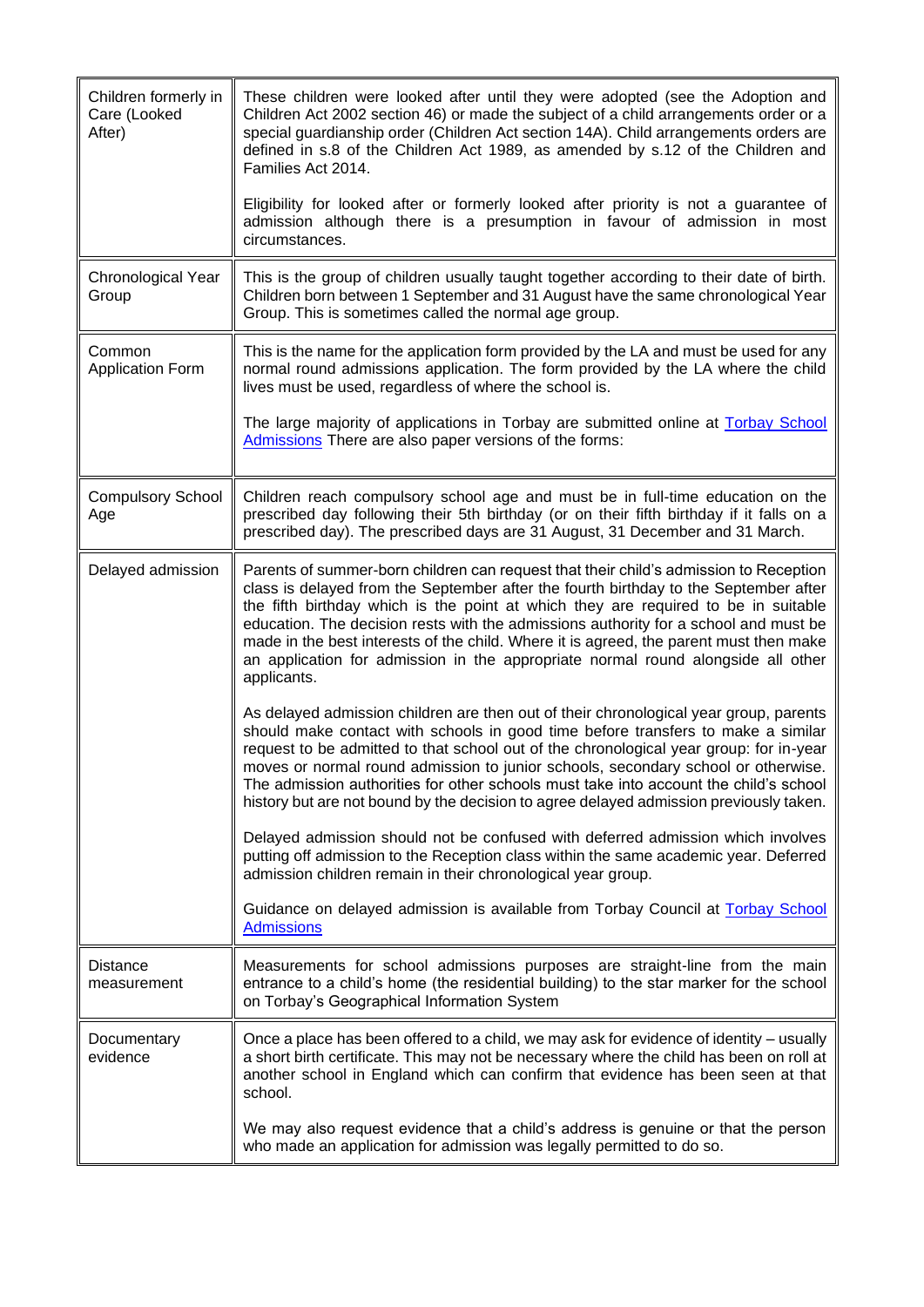| Education, Health<br>and Care Plans             | An Education, Health and Care Plan is a formal document issued by the LA describing<br>a child's additional needs and how they will be provided for in a school. Any child<br>whose EHCP names this school will be admitted. This will reduce the number of places<br>available to other children accordingly. For In-Year admissions, the child will be<br>admitted whether or not we have reached the PAN or other AN for the Year Group.<br>Before a Plan is issued or amended the LA will consult with schools and ask whether                                                                                                                                                   |
|-------------------------------------------------|--------------------------------------------------------------------------------------------------------------------------------------------------------------------------------------------------------------------------------------------------------------------------------------------------------------------------------------------------------------------------------------------------------------------------------------------------------------------------------------------------------------------------------------------------------------------------------------------------------------------------------------------------------------------------------------|
|                                                 | it considers it could meet the child's needs, as set out in the Plan.                                                                                                                                                                                                                                                                                                                                                                                                                                                                                                                                                                                                                |
| Education<br>Transport                          | For further information please contact the local authority<br>LA Transport Team Torbay Home to School Transport                                                                                                                                                                                                                                                                                                                                                                                                                                                                                                                                                                      |
|                                                 | Parents who rely on free transport are strongly advised to check whether there<br>is an entitlement with the Education Transport Team before accepting the offer<br>of a school place.                                                                                                                                                                                                                                                                                                                                                                                                                                                                                               |
| Equally ranked<br>preference scheme             | When making an application, parents can express a preference for one, two or three<br>schools. They should be named in the order the parent would most like a place to be<br>provided. It might be possible for each school to offer a place. If that happens, a place<br>will only be offered at whichever of the schools that could offer a place the parent<br>ranked highest. So, if places are available at School 1 and School 3, a place will be<br>offered at School 1 only. Equally ranked preference schemes are a legal requirement<br>which enable parents to apply for the school they prefer without risking admission to<br>the closest school or a catchment school. |
|                                                 | Schools are not informed by the LA whether an application is a first, second or third<br>preference.                                                                                                                                                                                                                                                                                                                                                                                                                                                                                                                                                                                 |
| Extended<br>schooling                           | Further information on services beyond the normal school day is available from the<br>school office or website.                                                                                                                                                                                                                                                                                                                                                                                                                                                                                                                                                                      |
| <b>Fair Access</b><br>Protocol                  | All LAs are legally required to operate a Fair Access Protocol across their area and all<br>state-funded schools must take part in the Protocol. This ensures that children who<br>are vulnerable and unable to access an appropriate school place under the standard<br>In-Year admission arrangements for the area have an admissions safety net. This may<br>mean that a child is admitted here even though the school is full and other children<br>have been refused admission.                                                                                                                                                                                                 |
|                                                 | It is possible for a child to be refused admission here but allocated a place under the<br>Fair Access Protocol, including when there are children on a waiting list.                                                                                                                                                                                                                                                                                                                                                                                                                                                                                                                |
| Faith<br>oversubscription<br>criteria           | Schools designated with a designated religious character may give additional priority<br>for admission where faith criteria are met by an applicant.                                                                                                                                                                                                                                                                                                                                                                                                                                                                                                                                 |
|                                                 | Eligibility for faith priority where this forms part of a school's arrangements is not a<br>guarantee of admission.                                                                                                                                                                                                                                                                                                                                                                                                                                                                                                                                                                  |
| Fees and charges                                | There is no charge for applying for a place here, for admission itself or for the provision<br>of education. We will not request donations before or during the admissions process<br>and any donations made to the school following admission are entirely voluntary. No<br>activities such as school visits are compulsory. A policy on charging for activities is<br>available on request from the school office.                                                                                                                                                                                                                                                                 |
| <b>General Data</b><br>Protection<br>Regulation | Information about an admissions application will be shared with relevant LAs and with<br>another school when a place has been offered.                                                                                                                                                                                                                                                                                                                                                                                                                                                                                                                                               |
|                                                 | Where one parent seeks information about an application or to locate a child, the<br>priority will be to safeguard the child and immediate family. Unless it is established that<br>the other parent may not lawfully receive information about the child, the following<br>information will be shared: the preferences expressed, the date of the application,                                                                                                                                                                                                                                                                                                                      |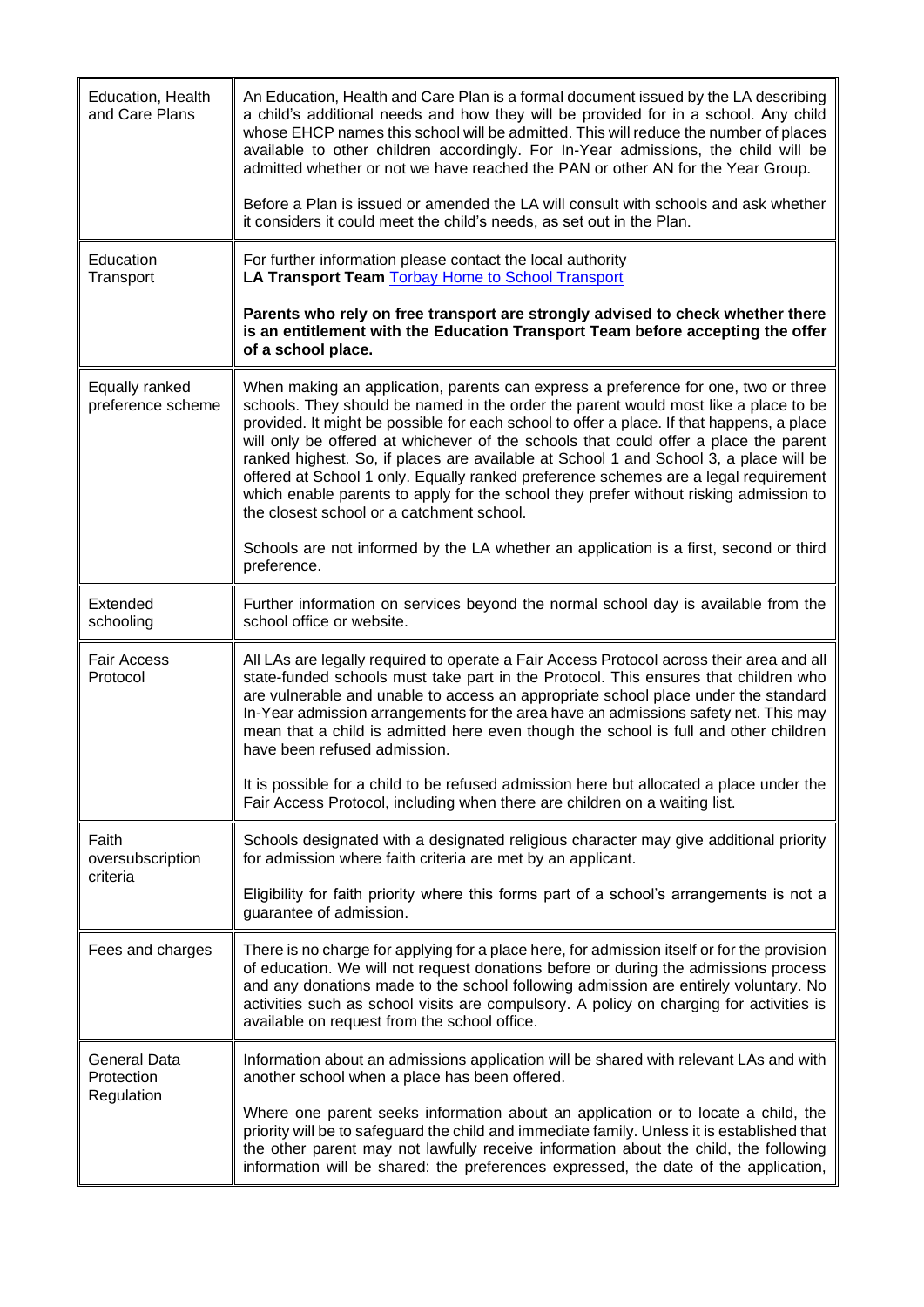|                                 | name of the applicant and the outcomes of those preferences. Details about the<br>reasons for an application will not be shared with the other parent.                                                                                                                                                                                                                                                                                                                                                                                                                                                                                                                |
|---------------------------------|-----------------------------------------------------------------------------------------------------------------------------------------------------------------------------------------------------------------------------------------------------------------------------------------------------------------------------------------------------------------------------------------------------------------------------------------------------------------------------------------------------------------------------------------------------------------------------------------------------------------------------------------------------------------------|
| <b>Home Address</b>             | Places are offered here based on where the child will attend school, not necessarily<br>where they live when the application is made. If we have vacancies, then it doesn't<br>matter whether the home address is in our catchment or relatively close to the school.                                                                                                                                                                                                                                                                                                                                                                                                 |
|                                 | The home address is where a child normally lives. Where a child lives with parents<br>with shared parental responsibility, each for part of a week or for one week in turn, the<br>home address is determined by a joint declaration from the parents which may set out<br>the pattern of residence. The address used will be the address from which the child<br>attends school on most mornings in a normal school week.                                                                                                                                                                                                                                            |
|                                 | If no declaration is received and there is no relevant Court Order, the home address<br>will be the address at which the child is registered with a GP. If this is not possible or<br>is in dispute, any other evidence provided by parents will also be considered in<br>reaching a decision on the home address for admissions purposes. This may be<br>necessary where parents don't agree on the child's home address. Parents are urged<br>to reach agreement or seek a Specific Issues Order from a court to decide which<br>parent should or should not pursue an application. Where they do not, the admissions<br>authority will determine the home address. |
|                                 | Where we ask for evidence of a new address from which a child would attend school,<br>this would often be written confirmation of a house purchase or a formal tenancy<br>agreement. We recognise that some families may be unable to provide this. Parents<br>who can't provide this evidence should contact us or the LA. There is no intention to<br>disadvantage families where there is a genuine reason why evidence cannot be<br>provided.                                                                                                                                                                                                                     |
| Home-School<br>Agreement        | Admission to school is not conditional on signing a home-school agreement. However,<br>some schools ask parents to sign a Home-School Agreement after children have been<br>offered a place as a positive way of promoting greater involvement in a child's<br>education.                                                                                                                                                                                                                                                                                                                                                                                             |
| In-Year admissions              | This is where a child joins the school at any time after the normal round, the first<br>opportunity for admission to the school.                                                                                                                                                                                                                                                                                                                                                                                                                                                                                                                                      |
| Linked School                   | A school which works with another to develop curriculum links and to ease transition<br>for pupils from primary school to secondary school. Sometimes called a feeder school.                                                                                                                                                                                                                                                                                                                                                                                                                                                                                         |
|                                 | Eligibility for linked or feeder school priority where this is part of a school's<br>arrangements is not a guarantee of admission.                                                                                                                                                                                                                                                                                                                                                                                                                                                                                                                                    |
| <b>Looked After</b><br>Children | These children are Looked After by or provided with accommodation in the exercise<br>of its functions (see the Children Act 1989 section 22(1)) by a local authority.                                                                                                                                                                                                                                                                                                                                                                                                                                                                                                 |
| Member of staff                 | Many schools in Torbay give admissions priority to the children of members of staff.<br>This will be any salaried person employed at the school when the application is made.<br>Where the duties of a member of staff are undertaken at different schools in a<br>federation or chain of schools, there will be admissions priority only at one school. This<br>will be at the member of staff's base school. Where that can't be identified, priority will<br>be at the school where he or she expects to work for most of the time in the current<br>academic year.                                                                                                |
|                                 | All members of staff are considered to be important part of the school community:<br>teaching and non-teaching. This includes members of staff employed by a third party,<br>whose duties are solely at the school.                                                                                                                                                                                                                                                                                                                                                                                                                                                   |
|                                 | Eligibility for children of staff priority where this is part of a school's arrangements is<br>not a guarantee of admission.                                                                                                                                                                                                                                                                                                                                                                                                                                                                                                                                          |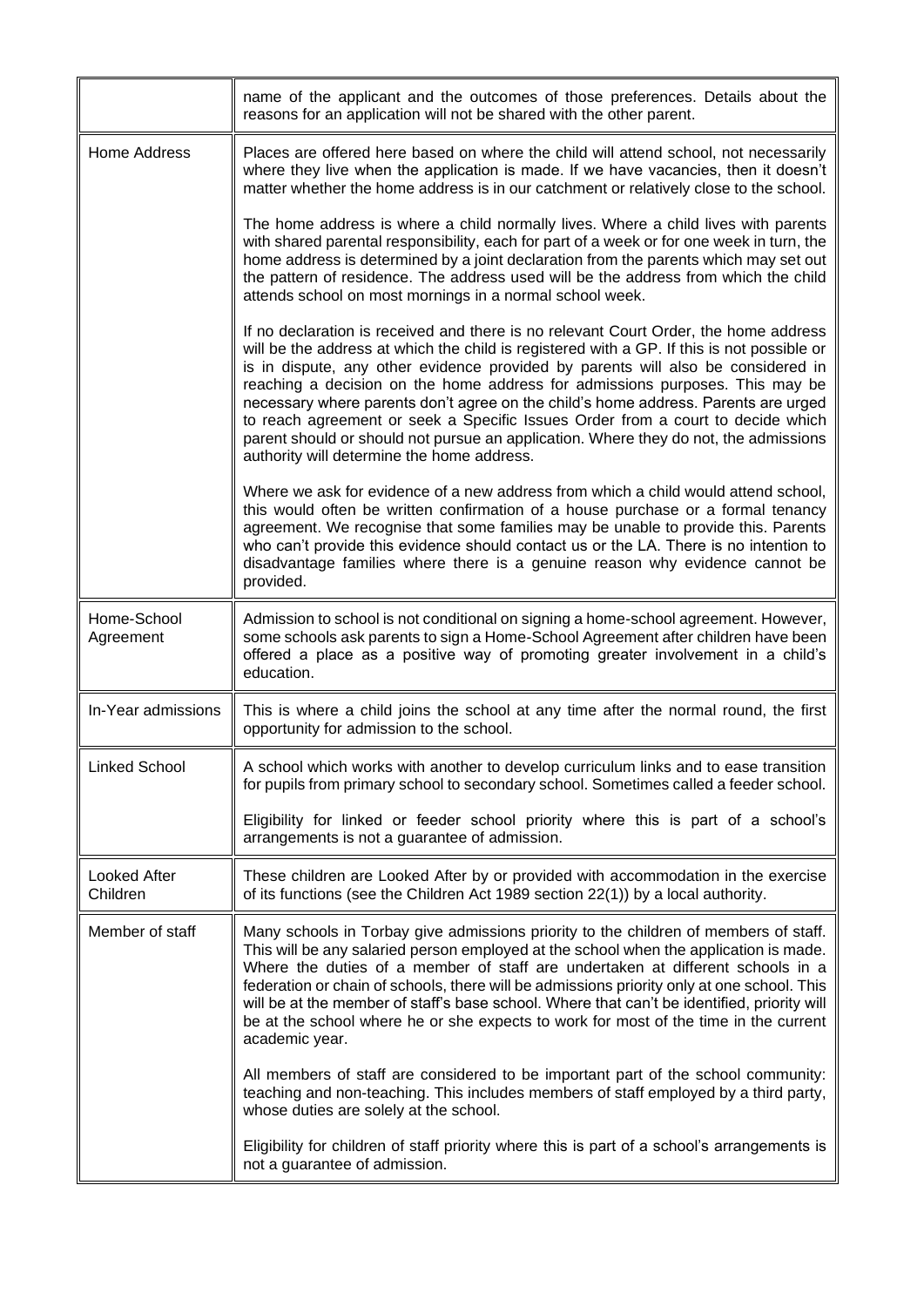| Multiple birth<br>siblings         | Random allocation will not be applied to multiple birth siblings (twins and triplets etc.)<br>tied for the final place. Where one can be admitted within the PAN or AN, Torbay<br>Council may admit them all and exceed the PAN if necessary. Multiple Birth Siblings<br>can be an exception to Infant Class Size Initiative                                                                                                                                                                                        |
|------------------------------------|---------------------------------------------------------------------------------------------------------------------------------------------------------------------------------------------------------------------------------------------------------------------------------------------------------------------------------------------------------------------------------------------------------------------------------------------------------------------------------------------------------------------|
| Normal Round<br>Admissions         | This is where a child joins the school at the first opportunity for admission to the Year<br>Group - even if the start is deferred until later in the school year at a primary or infant<br>school.                                                                                                                                                                                                                                                                                                                 |
| Nurseries and pre-<br>schools      | Some primary and infant schools give admissions priority for children at a named<br>school-run nursery. They will work with any local Early Years providers to make the<br>transition into Reception as smooth as possible. All parents must apply for admission<br>to Reception, regardless of where their Early Years provision has been.                                                                                                                                                                         |
|                                    | Eligibility for nursery priority where this is part of a school's arrangements is not a<br>guarantee of admission.                                                                                                                                                                                                                                                                                                                                                                                                  |
| Objections to<br>admissions policy | Advice is available from the Office of the Schools Adjudicator on how to object to this<br>policy. Objections must be made by 15 May 2021.                                                                                                                                                                                                                                                                                                                                                                          |
| <b>Offers</b>                      | When a place is offered by the LA on behalf of a school, it is assumed the offer will be<br>accepted unless the parent advises otherwise. Schools will contact parents after the<br>LA offer to make admission arrangements - if a parent doesn't confirm the place is<br>required within 10 school days of the offer, the school or the LA will try to contact the<br>parent again. If there is no response within 5 school days of that contact, the offer may<br>be withdrawn.                                   |
|                                    | It is important that when places are offered or refused it is done fairly and consistently.<br>Where the LA or a school has reason to believe that false or deliberately misleading<br>information has been provided, the decision to offer will be reconsidered using correct<br>information. The offer may then be withdrawn if it would not have been made with the<br>correct information, even if this is after admission. Places are offered based on the<br>address from which the child will attend school. |
|                                    | Accurate information is particularly relevant for addresses. A school or the LA may ask<br>for evidence of a child's home address as part of the decision-making process. If a<br>parent believes that the child's address will change before admission, the school or<br>LA must be informed. The parent may be required to provide evidence of a new<br>address where this would give a higher priority for admission.                                                                                            |
|                                    | Places will only be withdrawn if offered in error, if the parent has not responded to an<br>offer within a reasonable time or if the offer was obtained through a fraudulent or<br>intentionally misleading application which secured the offer of a place when the<br>response would otherwise have been a refusal.                                                                                                                                                                                                |
| Overseas children                  | https://www.gov.uk/guidance/schools-admissions-applications-from-overseas-<br>children                                                                                                                                                                                                                                                                                                                                                                                                                              |
| Oversubscription<br>criteria       | Where the number of applications exceeds the number of places available in the Year<br>Group, the admission authority for a school will use its published oversubscription<br>criteria to prioritise applications. They are detailed in the key information section of<br>each school's admissions policy. They are not relevant where there are vacancies.                                                                                                                                                         |
|                                    | Eligibility for priority under any oversubscription criterion is not a guarantee of<br>admission.                                                                                                                                                                                                                                                                                                                                                                                                                   |
| Parent (or carer or<br>guardian)   | A parent is any person who has parental responsibility or care of the child. When we<br>say parent, we also mean carer or guardian. Where admission arrangements refer to<br>parents this can mean one parent or both. A school or the LA may ask for evidence of                                                                                                                                                                                                                                                   |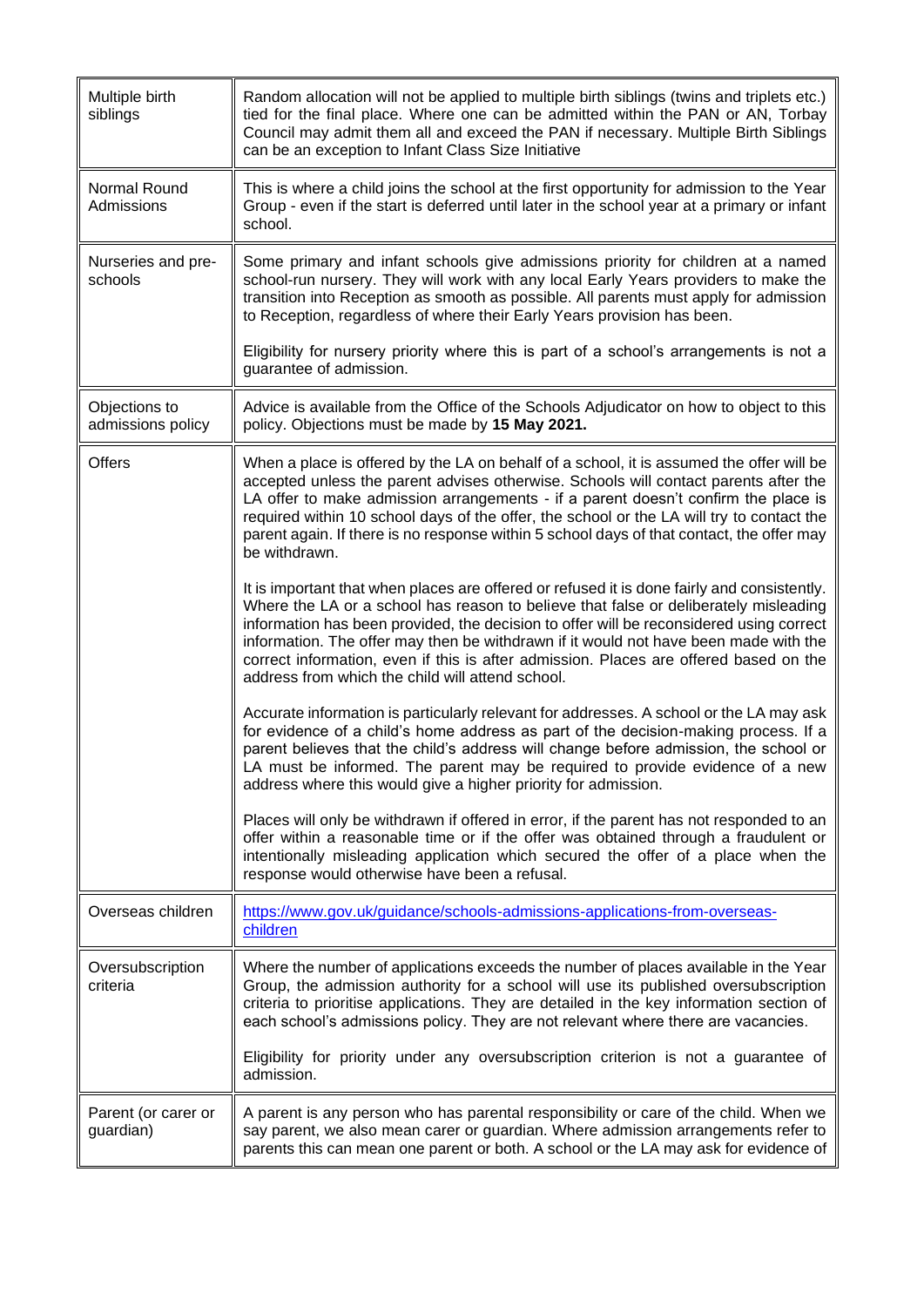|                                                                                       | parental responsibility where a person is acting as a parent but does not hold formal<br>parental responsibility.                                                                                                                                                                                                                                                                                                                                                                                                                                                                                                                                                                                                                       |
|---------------------------------------------------------------------------------------|-----------------------------------------------------------------------------------------------------------------------------------------------------------------------------------------------------------------------------------------------------------------------------------------------------------------------------------------------------------------------------------------------------------------------------------------------------------------------------------------------------------------------------------------------------------------------------------------------------------------------------------------------------------------------------------------------------------------------------------------|
|                                                                                       | Sometimes there is a dispute between parents over which school a child should<br>attend. Decisions in response to an admissions application will take into account<br>imminent court hearings that may have an impact on parental responsibility and living<br>arrangements.                                                                                                                                                                                                                                                                                                                                                                                                                                                            |
| Prejudice to<br>efficient education                                                   | It is lawful to refuse admission where taking another child would cause a prejudice to<br>"efficient education or the efficient use of resources" at this school. This is the point<br>when we would say the Year Group or the class is full. In most cases, prejudice would<br>occur when the AN for the Year Group has been reached but it may also be when a<br>class of mixed Year Groups is full.                                                                                                                                                                                                                                                                                                                                  |
| Published<br><b>Admission Number</b><br>or PAN<br>See also<br><b>Admission Number</b> | This is the minimum number of places available at the school at the normal round<br>intake. In limited circumstances, more will be admitted. It is calculated considering the<br>physical capacity of the school, the level of demand expected from local children living<br>in a school's catchment area and sensible, lawful school organisation. Once set<br>applications will not be refused below the PAN at the normal round. If there is<br>unexpectedly high demand and a school believes it could admit more children, the<br>PAN will be increased the PAN. A school may admit children above-PAN where their<br>circumstances suggest their need to be admitted outweighs prejudice to efficient<br>education at the school. |
| <b>Pupil Premium</b>                                                                  | Schools can give admissions priority where a child is eligible for Pupil Premium funding<br>if included in the school's oversubscription criteria.                                                                                                                                                                                                                                                                                                                                                                                                                                                                                                                                                                                      |
|                                                                                       | Eligibility for Pupil Premium priority where this is part of the school's arrangements is<br>not a guarantee of admission.                                                                                                                                                                                                                                                                                                                                                                                                                                                                                                                                                                                                              |
| Service families                                                                      | For children of UK service personnel and other Crown Servants we will consider a<br>family posted to the area as meeting residence criteria even if a home address has<br>not been identified and a unit address is used. Measurements for prioritisation<br>purposes will be from the main entrance to the residential property or the centre of the<br>front gate of the unit address if necessary. This requires written confirmation from the<br>relevant government department: The Ministry of Defence, the Foreign and<br>Commonwealth Office or Government Communications Headquarters.                                                                                                                                         |
|                                                                                       | Schools will consider in-year admissions for families of UK service personnel posted<br>to a new area and of crown servants returning to the country up to 16 school weeks in<br>advance.                                                                                                                                                                                                                                                                                                                                                                                                                                                                                                                                               |
|                                                                                       | There is no additional admissions priority for children of service families. However,<br>children from families of UK service personnel are recognised as being a vulnerable<br>group of children within the Fair Access Protocol.                                                                                                                                                                                                                                                                                                                                                                                                                                                                                                      |
| Sibling                                                                               | 'Sibling' means a natural brother or sister, a half brother or sister, a legally adopted<br>brother or sister or half-brother or sister, a stepbrother or sister or other child living in<br>the same household as part of a single-family unit at the date of their application for a<br>place.                                                                                                                                                                                                                                                                                                                                                                                                                                        |
|                                                                                       | A sibling who has been offered a place within the normal admissions round will be<br>considered as if he or she were on roll for the purposes of oversubscription priority<br>where a child seeks admission in-year.                                                                                                                                                                                                                                                                                                                                                                                                                                                                                                                    |
|                                                                                       | A sibling who has been offered an in-year place for the beginning of the next term will<br>be considered as if he or she were on roll for the purposes of oversubscription priority<br>where a child seeks admission at the normal round.                                                                                                                                                                                                                                                                                                                                                                                                                                                                                               |